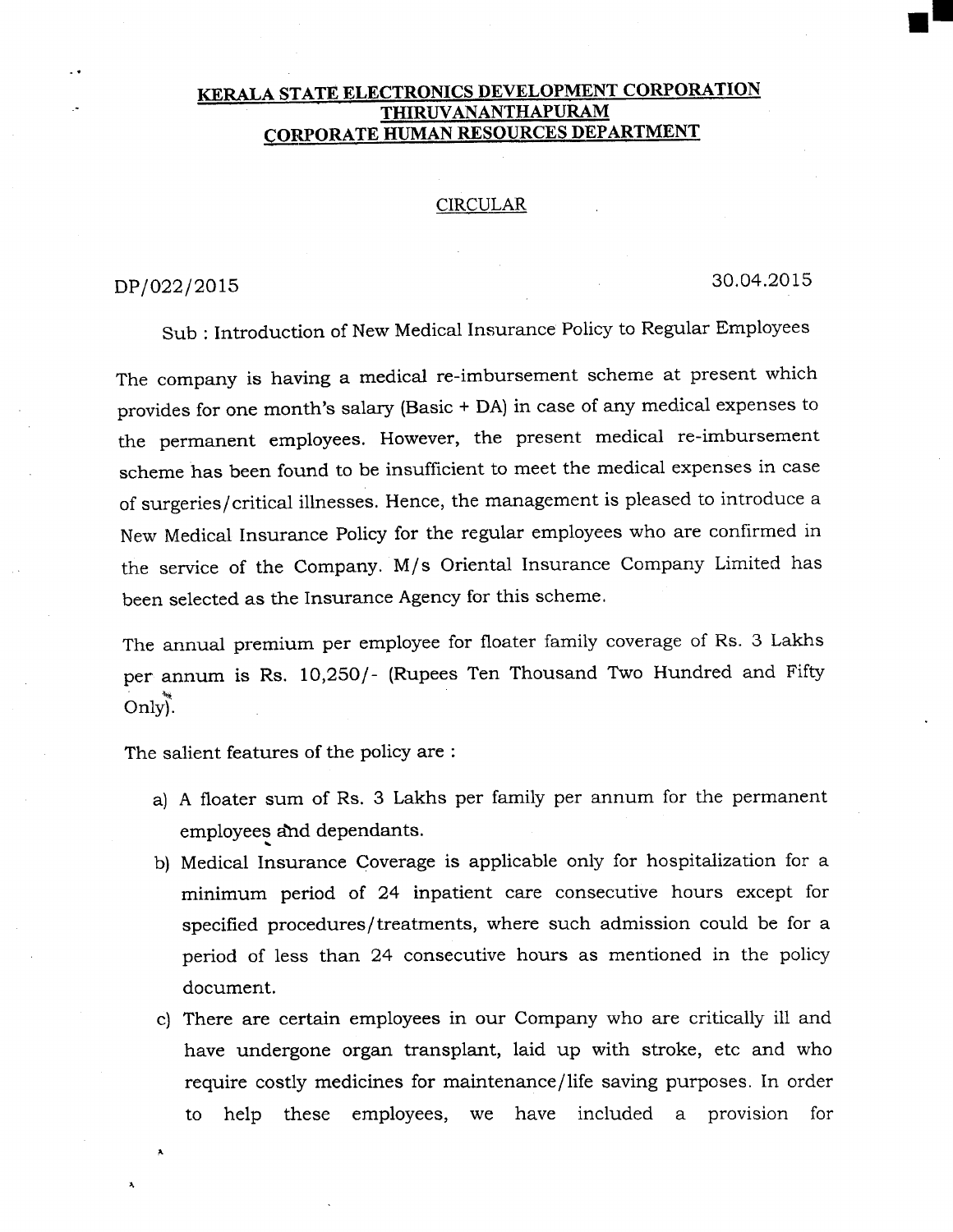re-imbursement of medicines for these categories of employees up to Rs. 50,000/- per year. For this purpose a Corporate Buffer of Rs. 5 Lakhs is envisaged.

- d) Pre-existing illness is covered under this policy.
- e) Maternity benefit included from day one.
- f) Waiting period for all diseases/ailments/conditions is waived off.
- g) Cochlear implants are included.
- h) New born baby is covered from day one.
- i) Congenital anomaly covered.
- i) Persons with Genetic Disorders covered.
- k) The balance amount after deducting the premium will continue to be available for the employee for Medical Expenses not covered under the Insurance Policy. The balance amount will be equally disbursed on a monthly basis (along with salary) to meet other medical care expenses without medical bills.
- 1) The period of hospitalization which is approved by the Insurance Company for re-imbursement of Medical expenses will be considered as a Special Hospitalization Leave limited to 30 days within a three years block period (10 days per year).

The new medical insurance policy will come to effect from May 2015. The policy will not be applicable to those who are under ESI coverage.

CHIEF GENERAL MANAGER  $(HR & ADMIN)$ 

To,

All concerned.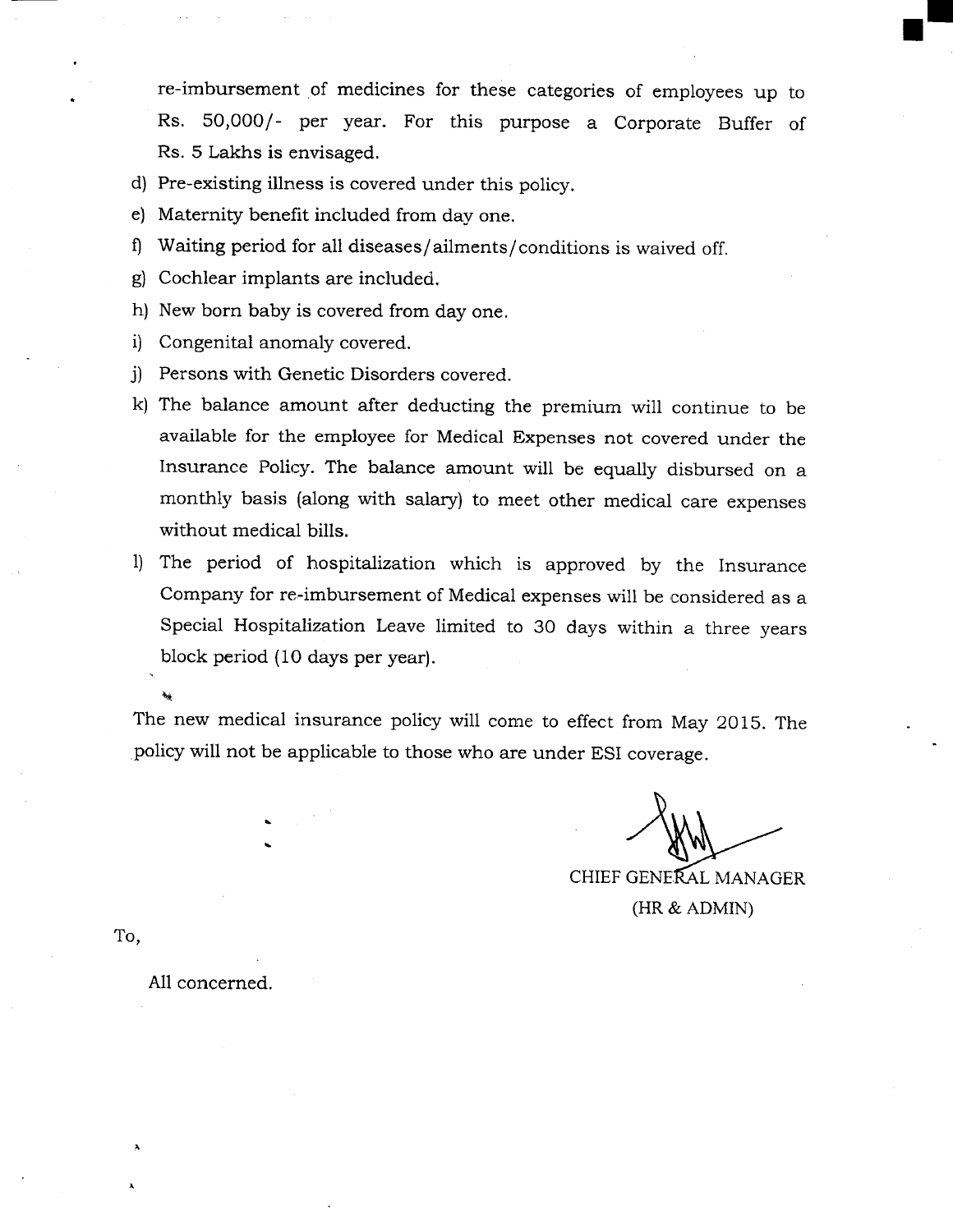#### **KERALA STATE ELECTRONICS DEVELOPMENT CORPORATION** THIRUVANANTHAPURAM **CORPORATE HUMAN RESOURCES DEPARTMENT**

#### **CIRCULAR**

CHR/2015

06.05.2015

The Management is pleased to inform that the new Medical Insurance Scheme of the company will be effective from 07.05.15. The Insurance Company will be providing ID cards for the employees and dependants in due course and the same can be used at the time of hospitalization. Details regarding the procedure for hospitalization, list of hospitals and contact details of Third Party Administrator will be intimated shortly. Meanwhile, for hospitalization till the receipt of ID cards, all are requested to contact the concerned Unit HR Department for directions.

Medical Bills being submitted by employees who are having balance amount in their credit as on 31.03.2015 may be admitted for re-imbursement as per the existing medical attendance rules and strictly following the Circular No. MD/Circular/2014/12 dated 23.10.2014.

Note issued from Corporate Human Resource Department (CHR/2015 dated 04.04.2015) in this regard stands cancelled.

CHIEF GENERAL MANAGER (HR & ADMIN)

To,

All concerned.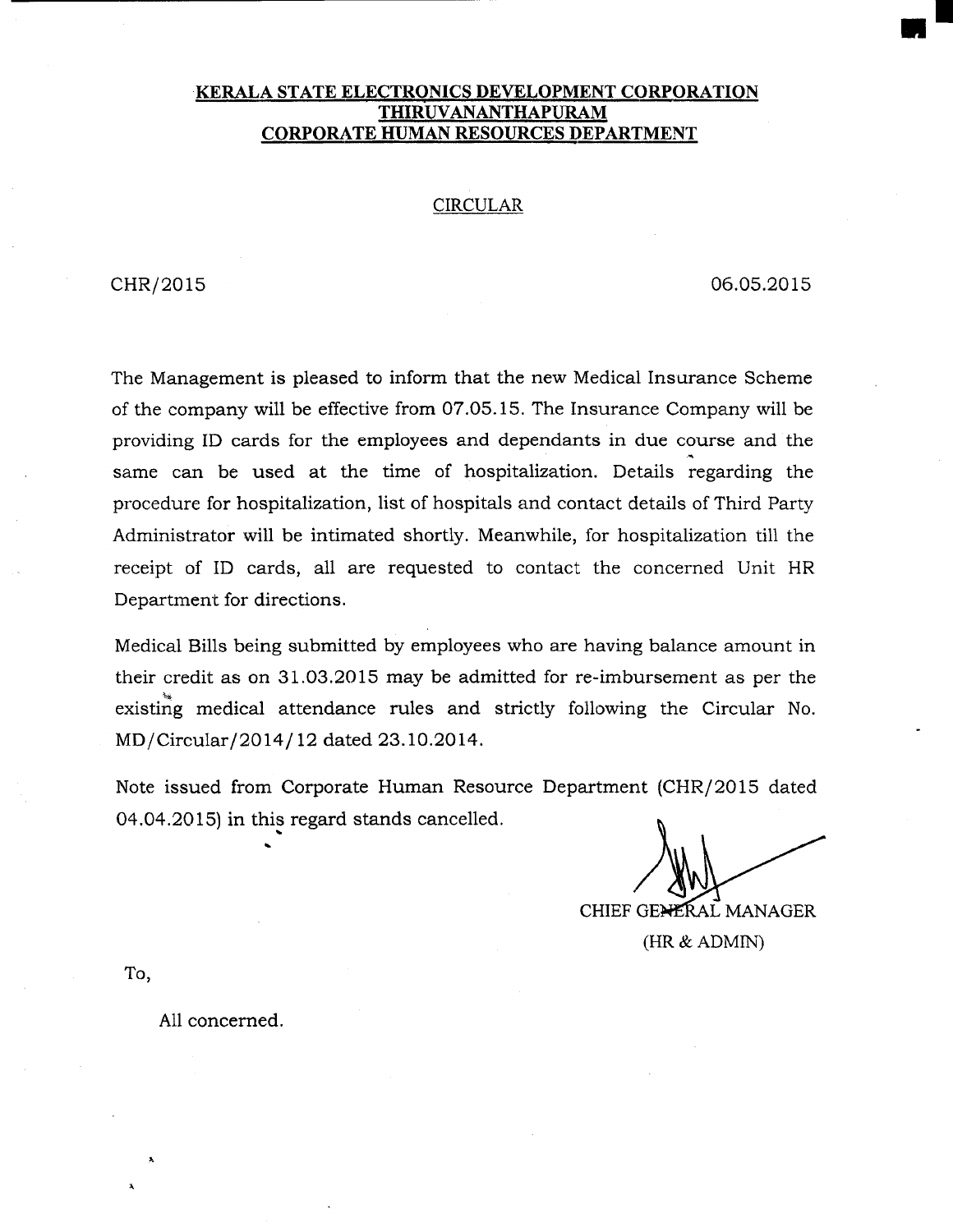#### **POLICY DOCUMENT**

#### **KELTRON GROUP MEDICLAIM POLICY for PERMANENT EMPLOYEES**

KSEDC Ltd is proposing to implement a new Mediclaim Policy for the employees of the Corporation and their dependants. The policy envisaged has two components. They are:

- a) A floater sum of Rs. 3 Lakhs per family per annum for the employee and dependants
- b) A Corporate Buffer of Rs. 5 Lakhs per annum for maintenance medicines for critical illnesses with a maximum amount of Rs. 50000/- per person per annum which will be reimbursed monthly on submission of medical bills. This has been included as a special case to extend a helping hand to our employees who has to spend a huge amount of money every month for their maintenance medicines to life threatening diseases. However, only the employees of the Corporation can avail this benefit.

#### The following conditions to be included in the proposal:

- 2.1 Room, Boarding Expenses as provided by the hospital including Nursing charges upto 1% of Sum Insured per day.
- 2.2 Intensive Care Unit (ICU) / Intensive Cardiac Care Unit (ICCU) expenses Actual ICU charges or Rs. 5000/- whichever is lower.

2.3 Surgeon, Anesthetist, Medical Practitioner, Consultants, Specialists Fees.

- 2.4 Anesthesia, Blood, Oxygen, Operation Theatre Charges, Surgical Appliances, Medicines & Drugs, Diagnostic Materials and X-ray, Dialysis, Chemotherapy, Radiotherapy, Cost of Pacemaker, Artificial Limbs & Cost of Organs and similar expenses.
- 2.5 Pre-hospitalization medical charges up to 30 days period.
- 2.6 Post-hospitalization medical charges up to 60 days period.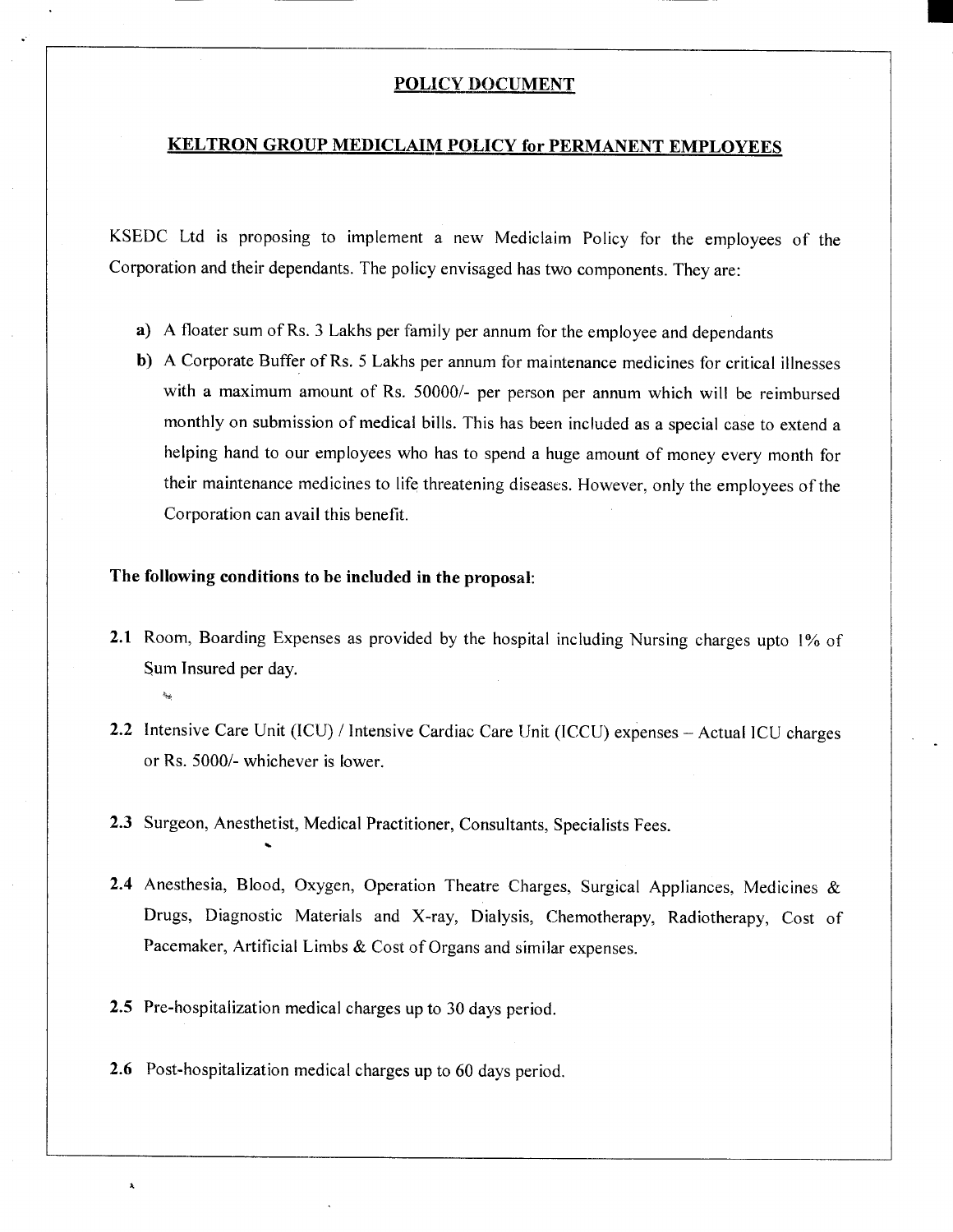- 2.7 LIMIT ON PAYMENT FOR CATARACT: Company's liability for payment of any claim relating to Cataract shall be limited to Actual or maximum of Rs.24000 (inclusive of all charges, excluding service tax), for each eye, whichever is less.
- 2.8 Expenses incurred for Ayurvedic/Homeopathic/Unani Treatment up to 25% of the sum insured provided the treatment for illness/disease and accidental injuries, is taken in a Government hospital or in any institute recognized by Government and /or accredited by Quality Council Of India / National Accreditation Board on Health, excluding centers for spas, massage and health rejuvenation procedures.

# 2.9 CONGENITAL ANOMALY to be included in the policy.

 $\mathbf{x}$ 

2.10 Admission in a Hospital for a minimum period of 24 in patient Care consecutive hours except for specified procedures/ treatments, where such admission could be for a period of less than 24 consecutive hours.

| Anti Rabies Vaccination                            | Hysterectomy                                   |  |
|----------------------------------------------------|------------------------------------------------|--|
| Appendectomy                                       | Inguinal/Ventral/Umbilical/Femoral Hernia      |  |
| Coronary Angiography                               | Lithotripsy (Kidney Stone Removal)             |  |
| Coronary Angioplasty                               | Parenteral Chemotherapy                        |  |
| Dental surgery following an accident               | Piles / Fistula                                |  |
| Dilatation & Curettage (D & C) of Cervix           | Prostate                                       |  |
| Eye surgery                                        | Radiotherapy                                   |  |
| Fracture / dislocation excluding hairline Fracture | Sinusitis                                      |  |
| Gastrointestinal Tract system                      | Stone in Gall Bladder, Pancreas, and Bile Duct |  |
| Haemo-Dialysis                                     | Tonsillectomy,                                 |  |
| Hydrocele                                          | <b>Urinary Tract System</b>                    |  |
| Laryngeal Procedures                               | Nasal Polyp Removal                            |  |

OR any other Surgeries / Procedures agreed by TPA/Company which require less than 24 hours hospitalization due to advancement in Medical Technology.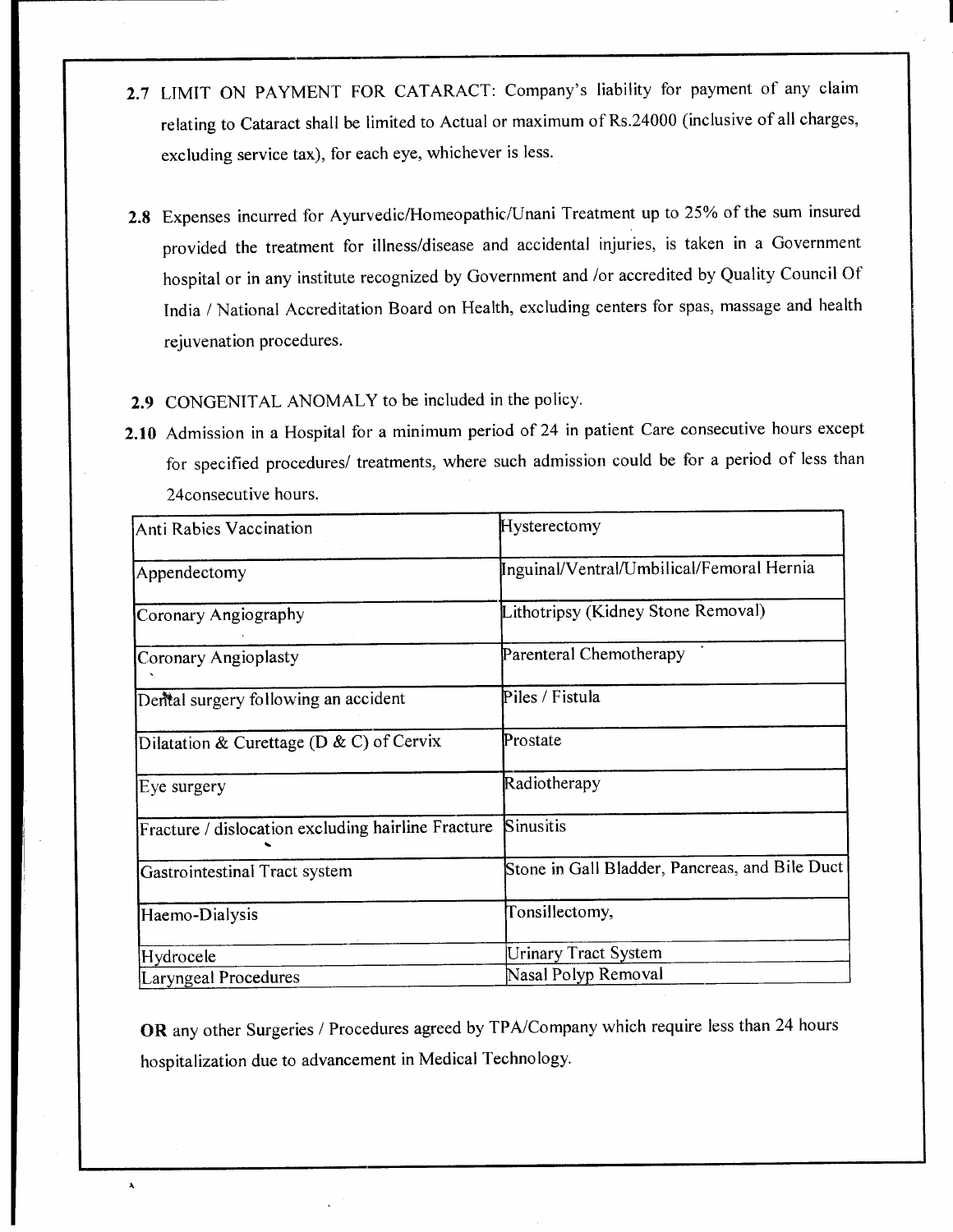- 2.11 Maternity expenses to be included and shall include:
	- a. Medical Treatment Expenses traceable to childbirth (including complicated deliveries and caesarean sections incurred during Hospitalisation),
	- **b.** Expenses towards lawful medical termination of pregnancy during the Policy Period.
	- c. The maximum benefit allowable under this clause to be upto  $Rs.50,000/-$  except in cases where multiple gynecological procedures are done in which the actual amount upto the sum insured is payable.
	- d. Maternity waiting period to be waived off.

#### 2.12 PRE-EXISTING CONDITION/DISEASE to be included.

- 2.13 PORTABILITY: Portability of Insurance to be included.
- 2.14 30 Days Exclusion to be waived
- **2.15** Waiting period for all diseases/ailments/conditions to be waived
- 2.16 No deductible on claims

)<br>Ma

 $\lambda$ 

2.17 NOTICE OF CLAIM: Preliminary notice of claim with particulars relating to Policy Number, name of insured person in respect of whom claim is to be made, nature of illness/injury and Name and Address of the attending Medical Practitioner/Hospital/Nursing Home to be given to the Company/TPA within 10 days from the date of hospitalization in respect of reimbursement claims.

Final claim along with hospital receipted original Bills/Cash memos, claim form and documents as listed in the claim form below to be submitted to the Policy issuing Office/TPA not later than 30 days of discharge from the hospital.

- a. Bill, Receipt and Discharge certificate / card from the Hospital.
- **b.** Cash Memos from the Hospitals(s) / Chemists(s), supported by proper prescriptions.
- c. Receipt and Pathological test reports from Pathologist supported by the note from the attending Medical Practitioner / Surgeon recommending such Pathological tests.
- d. Surgeon's certificate stating nature of operation performed and Surgeons' bill and receipt.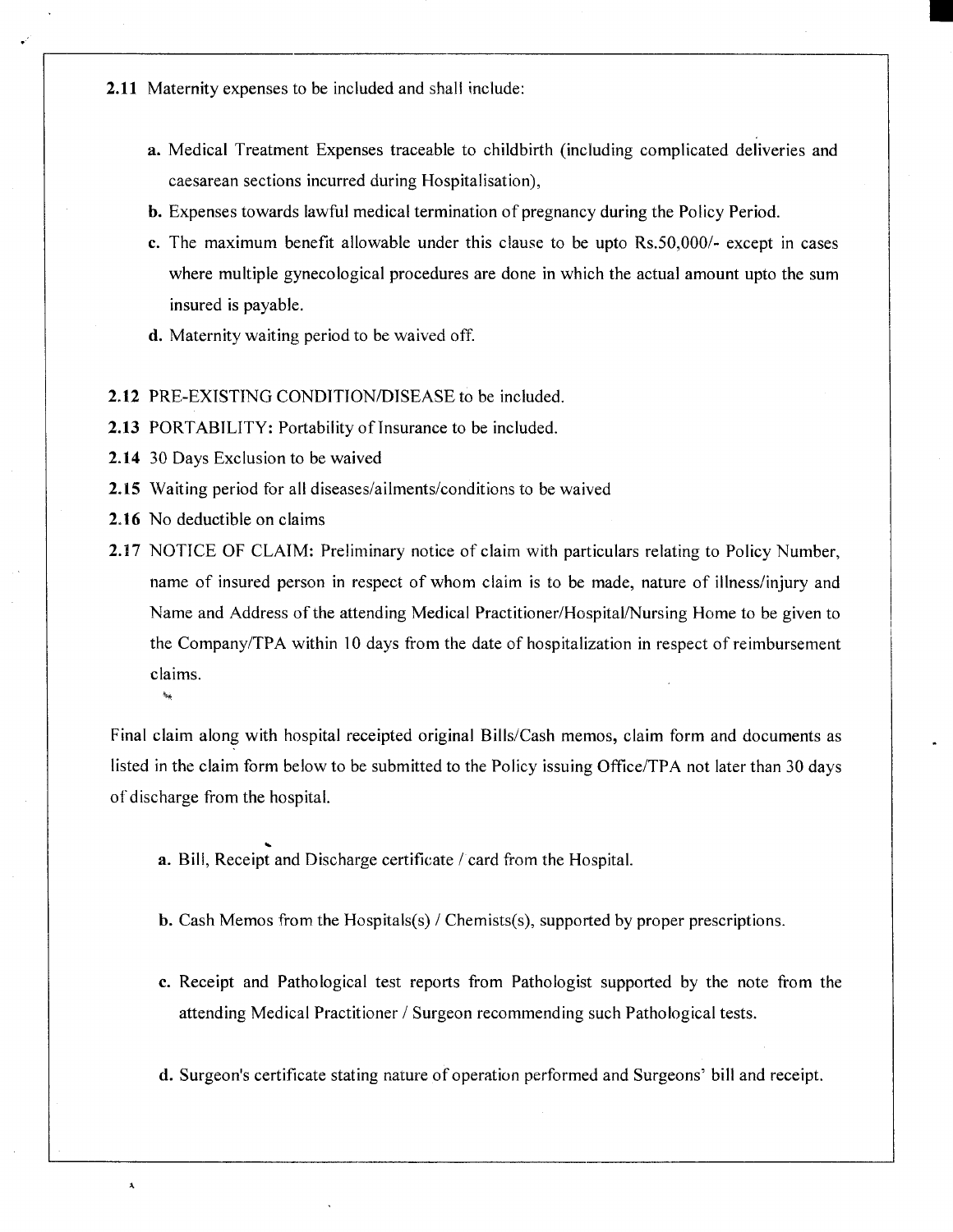- e. Attending Doctor's/ Consultant's/ Specialist's / Anesthetist's bill and receipt, and certificate regarding diagnosis.
- f. Certificate from attending Medical Practitioner / Surgeon that the patient is fully cured.

Waiver: Waiver of period of intimation to be considered in extreme cases of hardships where it is proved to the satisfaction of the Company/TPA that under the circumstances in which the insured was placed it was not possible for him or any other person to give such notice or file claim within the prescribed time limit.

- 2.18 CONTRIBUTION: If two or more policies are taken by Insured Person during a period from one or more insurers to indemnify treatment costs, Company shall not apply the contribution clause, but the Insured Person shall have the right to require a settlement of his/her claim in terms of any of his/her policies.
- 2.19 PERIOD OF POLICY: This insurance policy is issued for a period of one year.
- 2.20 NEWBORN BABY to be covered from day one.
- 2.21 GENETIC DISORDER: Persons with genetic disorder to be covered
- 2.22 ORAL CHEMOTHERAPY The cost of oral chemotherapy to be payable under the policy.
- 2.23 Illness wise limits to be waived off.
- 2.24 Age Limit for dependent children: 25 years or entering a job whichever is earlier for boy child. For girl child, until she gets married or enters in a job

#### **EXCLUSIONS**

 $\lambda$ 

- $3.1$ **Permanent Exclusions:** Any medical expenses incurred for or arising out of:
- **3.1.1** Vaccination & Inoculation.
- 3.1.2 War Invasion, Act of Foreign enemy, War Like Operations, Nuclear weapons, ionizing radiation, contamination by radio activity, by any nuclear fuel or nuclear waste or from the combustion of nuclear fuel.
- 3.1.3 Circumcision, cosmetic or aesthetic treatment, plastic surgery unless required to treat injury or illness.
- 3.1.4 Cost of braces, equipment or external prosthetic devices, non-durable implants, eyeglasses, Cost of spectacles and contact lenses, hearing aids excluding cochlear implants, durable medical equipments.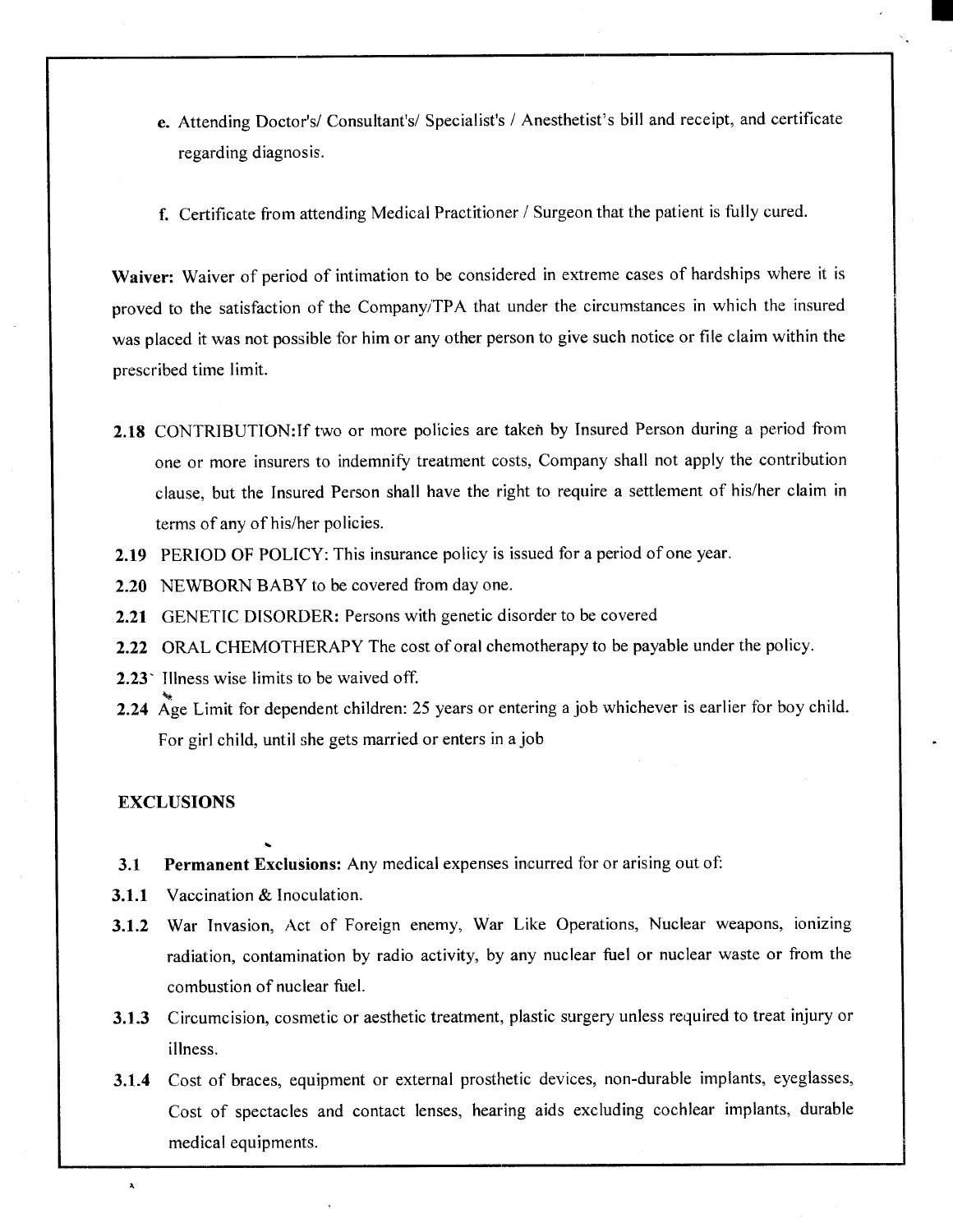- $3.1.5$ All types of Dental treatments except arising out of an accident.
- Convalescence, general debility, 'Run-down' condition or rest cure, obesity treatment and its  $3.1.6$ complications, treatment relating to all psychiatric and psychosomatic disorders, infertility & sterility.
- 3.1.7 Bodily injury or sickness due to willful or deliberate exposure to danger(except in an attempt to save human life), intentional self-inflicted injury, attempted suicide.
- 3.1.8 Treatment of any Bodily injury sustained whilst or as a result of active participation in any hazardous sports of any kind.
- 3.1.9 Treatment of bodily injury sustained whilst or as a result of participating in any criminal act.
- 3.1.10 Sexually transmitted diseases, any condition directly or indirectly caused due to or associated with Human T-cell Lymphotropic Virus Type III (HTLB-III) or lymphotropathy Associated Virus (LAV) or the Mutants Derivative or Variation Deficiency Syndrome or any syndrome or condition of similar kind commonly referred to as AIDS.
- 3.1.11 Diagnosis, X-Ray or Laboratory examination not consistent with or incidental to the diagnosis of positive existence and treatment of any ailment, sickness or injury, for which confinement is required at a Hospital.
- 3.1.12 Vitamins and tonics unless forming part of treatment for injury or disease as certified by the attending Medical Practitioner.
- 3.1.13 Stem Cell Implantation/Surgery.
- 3.1.14 Accident due to Alcohol/Drunken Driving not included.
- 3.1.15 Treatment taken outside India
- 3.1.16 Experimental Treatment, Unproven Treatment
- 3.1.17 Naturopathy Treatment.
- 3.1.18 Instrument used in treatment of Sleep Apnea Syndrome (C.P.A.P.) and continuous Peritoneal Ambulatory dialysis (C.P.A.D.) and Oxygen Concentrator for Bronchial Asthmatic condition.
- 3.1.19 Domiciliary Hospitalization.

A,

3.1.20 Treatment for Age Related Macular Degeneration (ARMD), treatments such as Rotational Field Quantum Magnetic Resonance (RFQMR), External Counter Pulsation (ECP), Enhanced External Counter Pulsation (EECP), Hyperbaric Oxygen Therapy.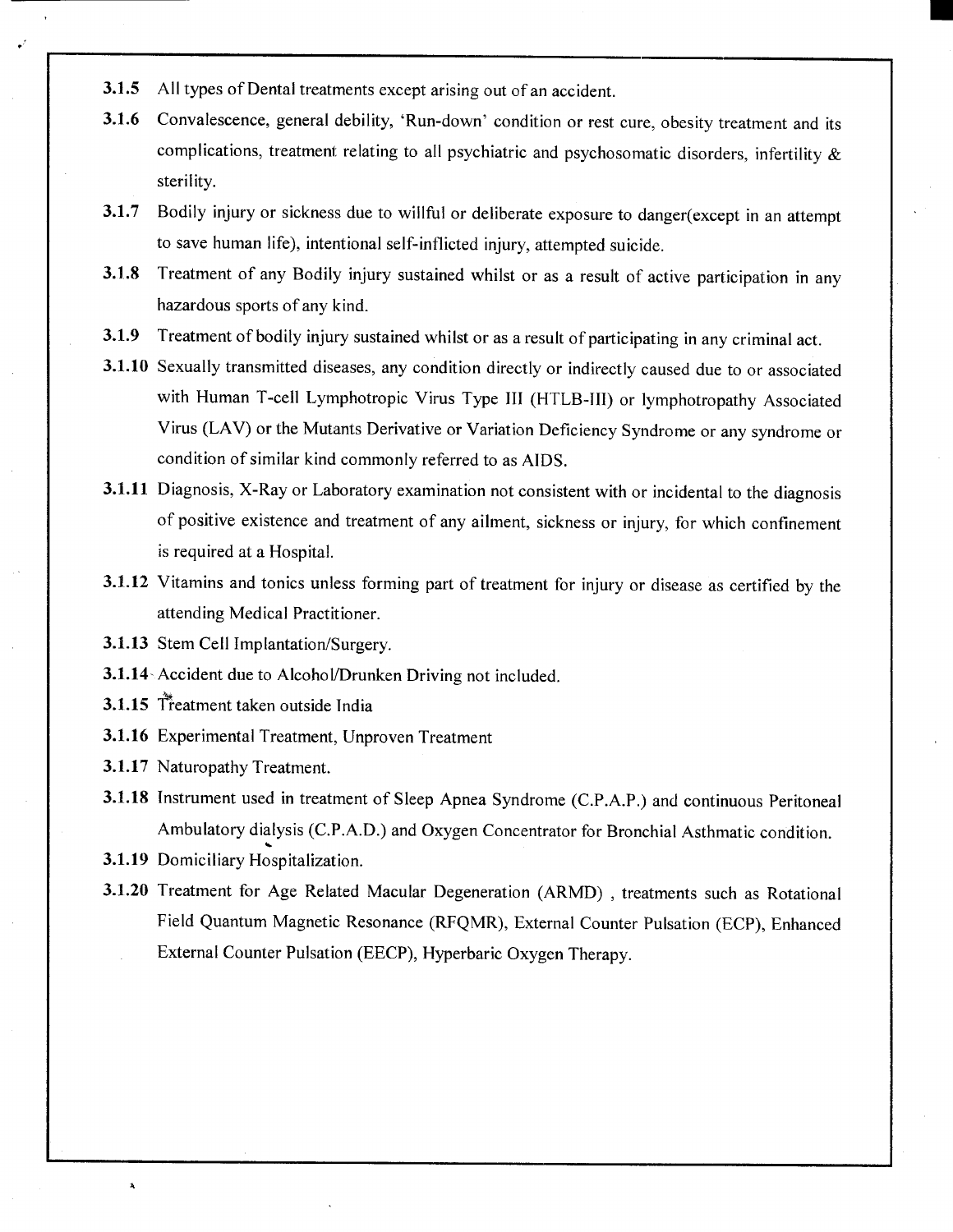# *<b>GKELTRON* **PERSONNEL MANUAL**

# Prepared by **CORPORATE** PERSONNEL DEPARTMENT

**Kerala State Electronics Development Corporation Ltd. Keltron House, Vellayambalam, Trivandrum – 695 033.** 

For internal circulation only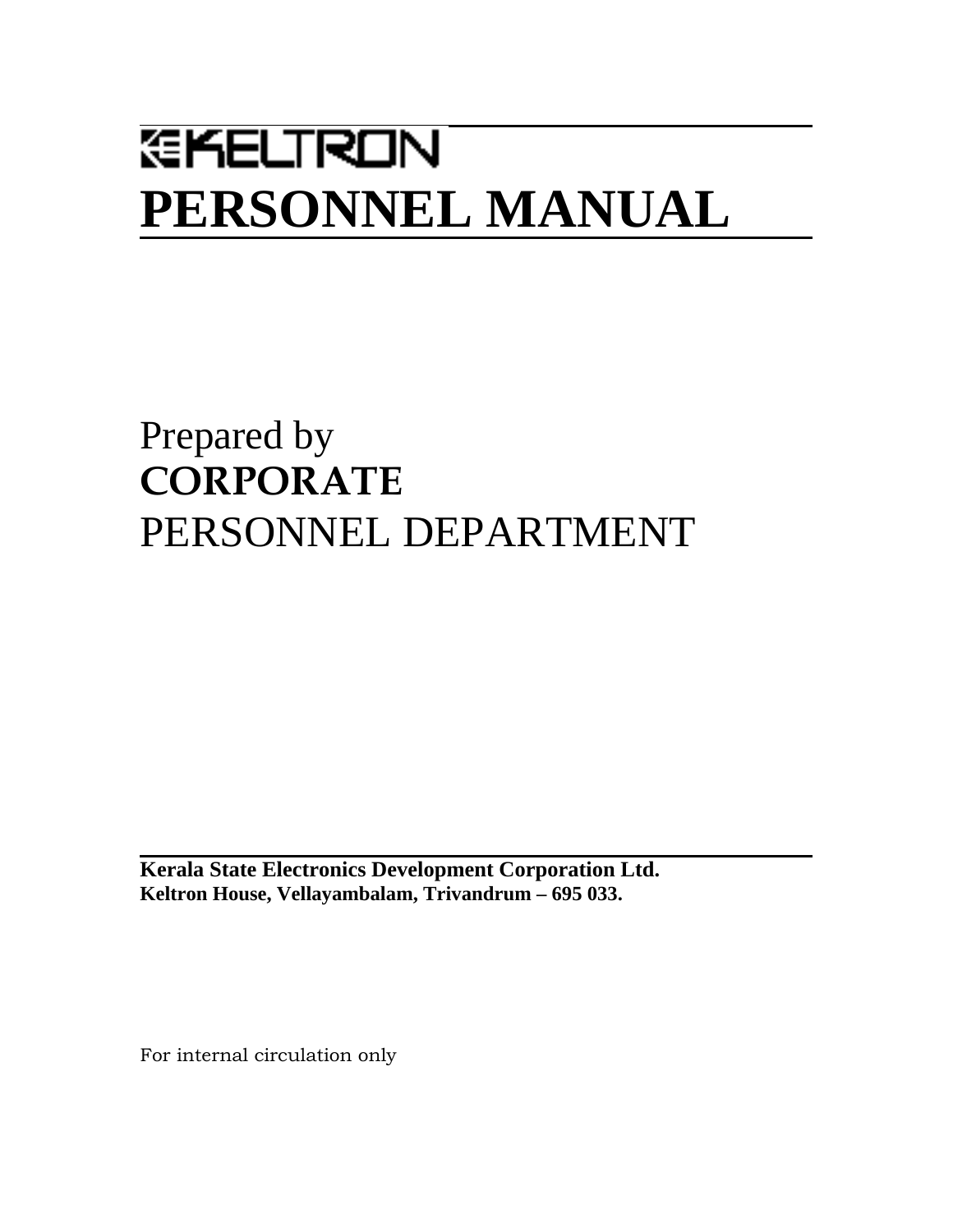(For internal circulation only)

KELTRON PERSONNEL MANUAL

# EMPLOYEES' MEDICAL ATTENDANCE RULES

 $VOLUME - 2$  ISSUE – 1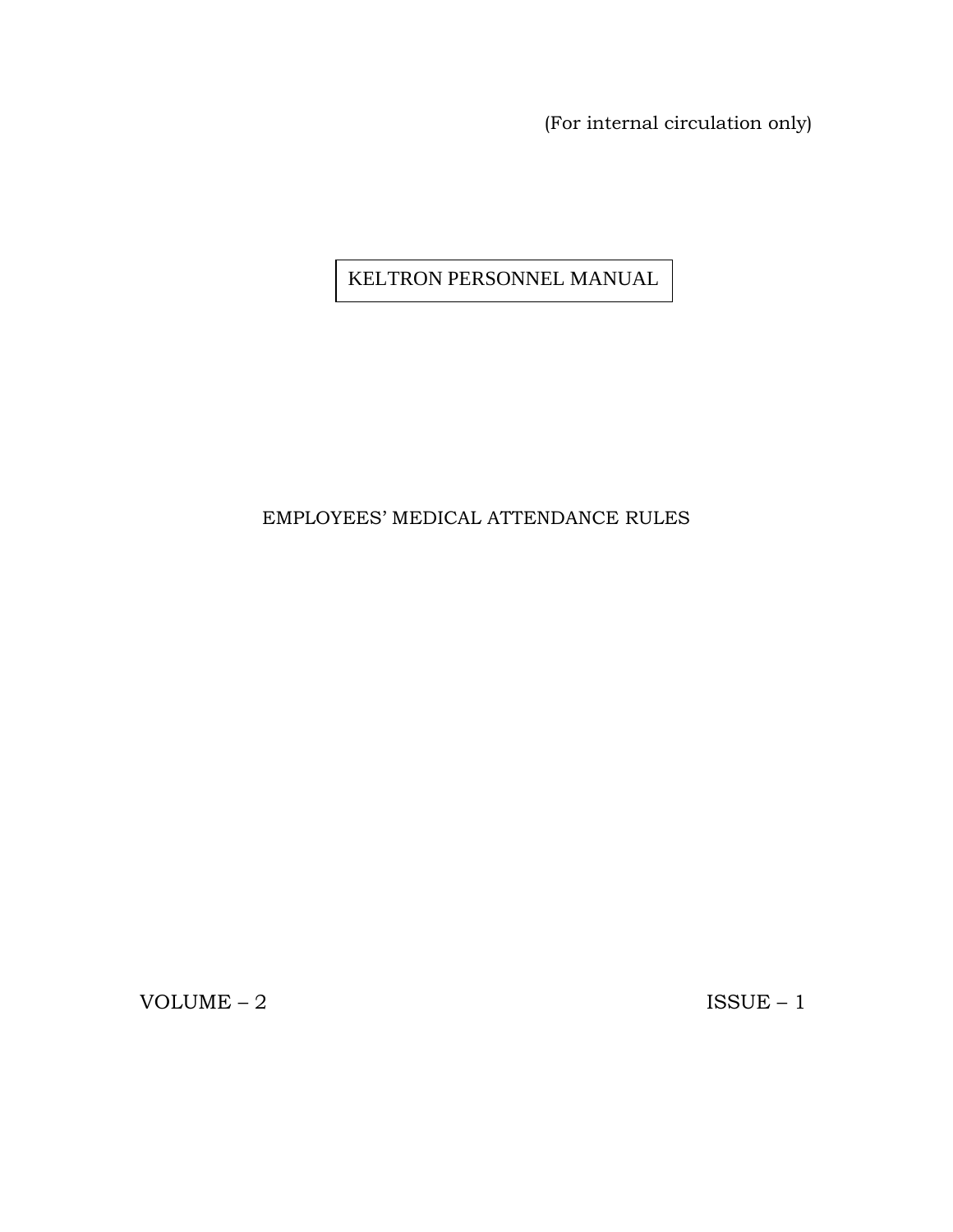# **KERALA STATE ELECTRONICS DEVELOPMENT CORPORATION LTD** EMPLOYEES' MEDICAL ATTENDANCE RULES

1. Title

These rules may be called "THE KERALA STATE ELECTRONICS DEVELOPMENT CORPORATION LIMITED EMPLOYEES' MEDICAL ATTENDANCE RULES".

# 2. Commencement

These rules shall take effect from 01.07.1984 and the existing orders on the subject shall simultaneously cease to be operative.

# 3. Scope

- a. These rules shall apply to:
	- i. All confirmed employees of the corporation who are not covered by the ESI scheme.
	- ii. Employees of Government Departments, Local Bodies, Autonomous Organisations, other Public Sector Corporations, on deputation to Kerala State Electronics Development Corporation Ltd., provided their terms of deputation do provide for the same.
	- iii. Persons appointed on contract/Re-employed Pensioners provided their terms of appointment make them eligible to these rules.
	- iv. Members of the families of the employees of the Corporation.
	- v. Probationers, on satisfactory completion of probation.
- b. These rules, however, do not apply to:
	- i. Employees of the Corporation on deputation to other Organisations unless provided otherwise.

..2/-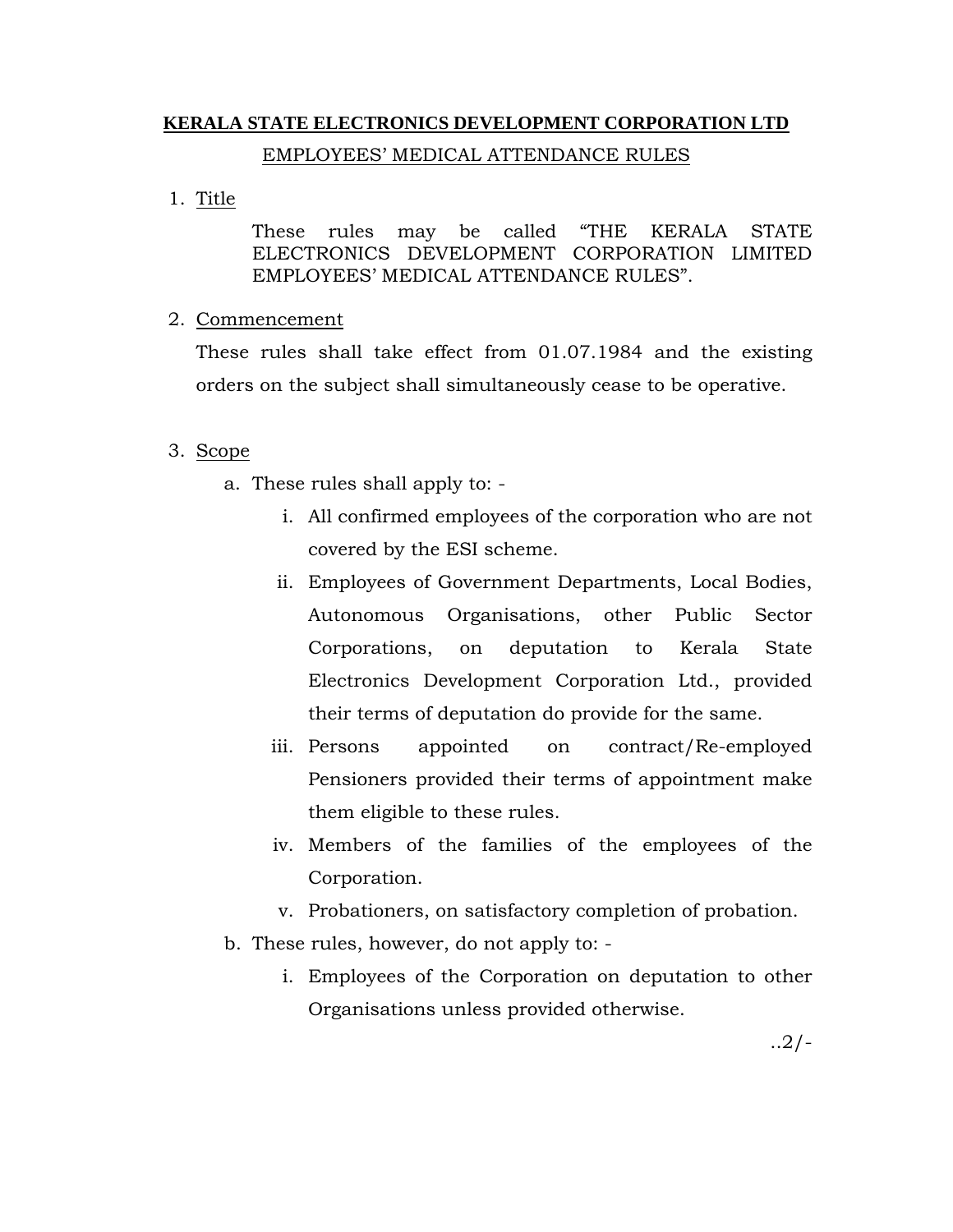- ii. Employees inducted for casual labour/on daily wages.
- iii. Apprentices, Trainees, Advisors, Consultants and other Retainers to the Corporation.
- iv. Employees of the corporation who are governed by the Employees' State Insurance Corporation Act.
- v. Employees who have been granted leave without pay for taking up assignments or for study purposes and those employees absenting from duty without permission.

#### 4. Definitions

In those Rules, unless there is anything repugnant in the subject or context: -

- a. "Corporation" means the Kerala State Electronics Development Corporation Ltd., "Keltron House", Vellayambalam, Trivandrum – 695 033, Kerala, India.
- b. "Family" means wife or husband as the case may be of the employee children, including adopted and step-children of the employee and parents solely dependent on the employee.
- c. Authorised Medical Attendant (AMA) means any Registered 'A' Class Medical Practitioner in Allopathic, Ayurvedic or Homeopathic systems of medicines, licensed to practice within India and include any Medical Practitioner appointed by Kerala State Electronics Development Corporation Ltd. (KSEDC) as its Medical Officer for the purpose of these rules.
- d. Medical attendance for purposes of allopathic treatment means and includes: -

..3/-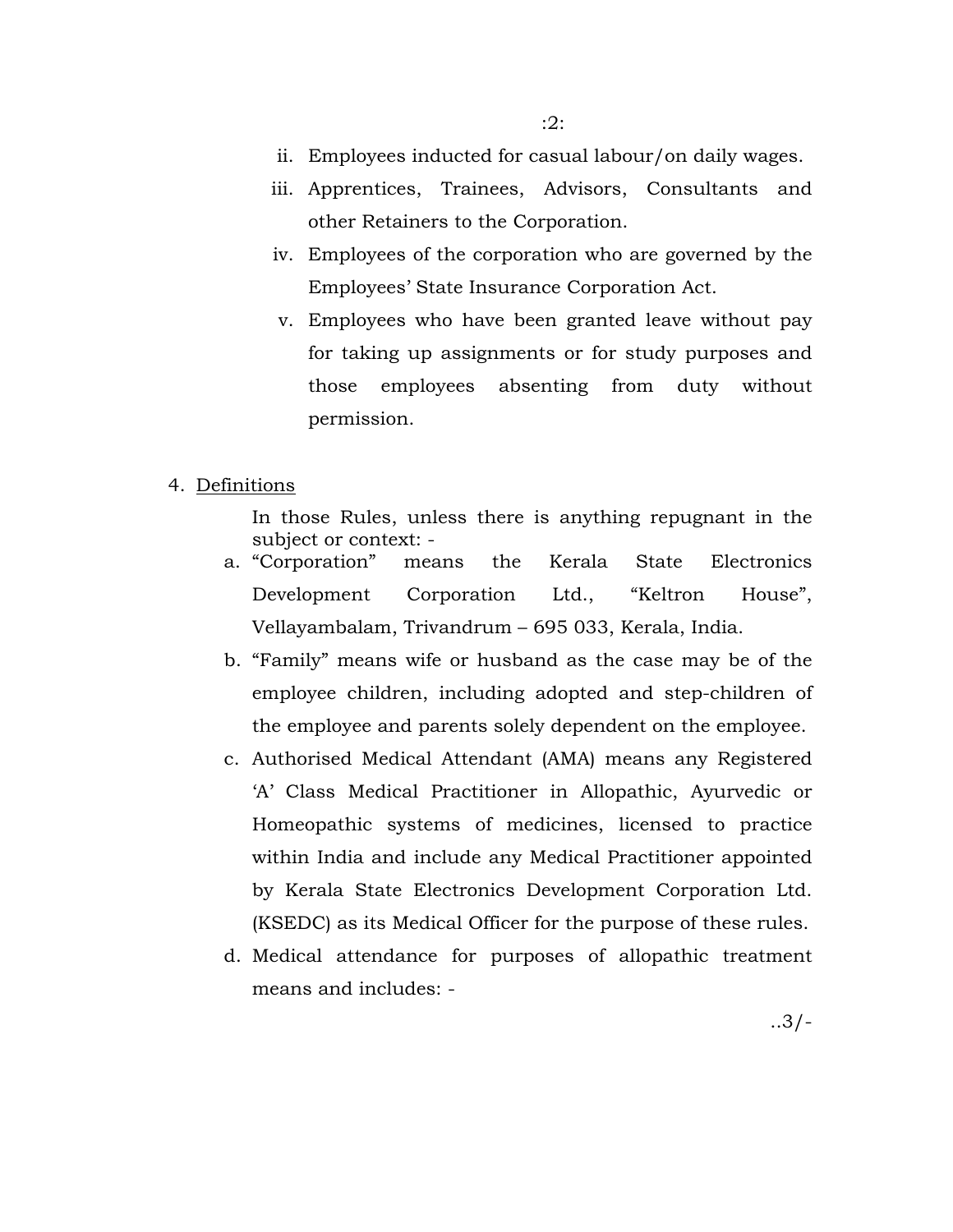- i. Professional advice, care, clinical or other examinations for purposes of diagnosis, imparted by/ undertaken at the instance of AMA as available in a Government Hospital/other Hospitals, the consulting room or Dispensary maintained by the AMA/Clinical Laboratories.
- ii. Treatment of a curative nature undertaken by/at the instance of AMA at the consulting room/dispensary maintained by the AMA/any Government Hospital/ other hospital, whether undertaken as outpatient or as inpatient or at the residence of the employee, in accordance with the provisions in these rules, including reimbursement of consultation fee paid to the AMA, hospital rent, cost of medicines, fee for pathological/radiological/bacteriological or other methods of examination/treatment.
- iii. Curative and corrective surgical treatment undertaken by/at the instance of the AMA including reimbursement of cost of consequential bandaging/ dressings, blood transfusions, plaster casts, transplantation charges, hospital rent and medicines etc., as detailed in (d) (2) above, as is available at the consulting room of the AMA/Government/other hospitals or that can suitably be given at the residence of the employee in accordance with the provisions of these rules.
- iv. Surgical treatment for family planning including cost of medicines and consequential dressings.

..4/-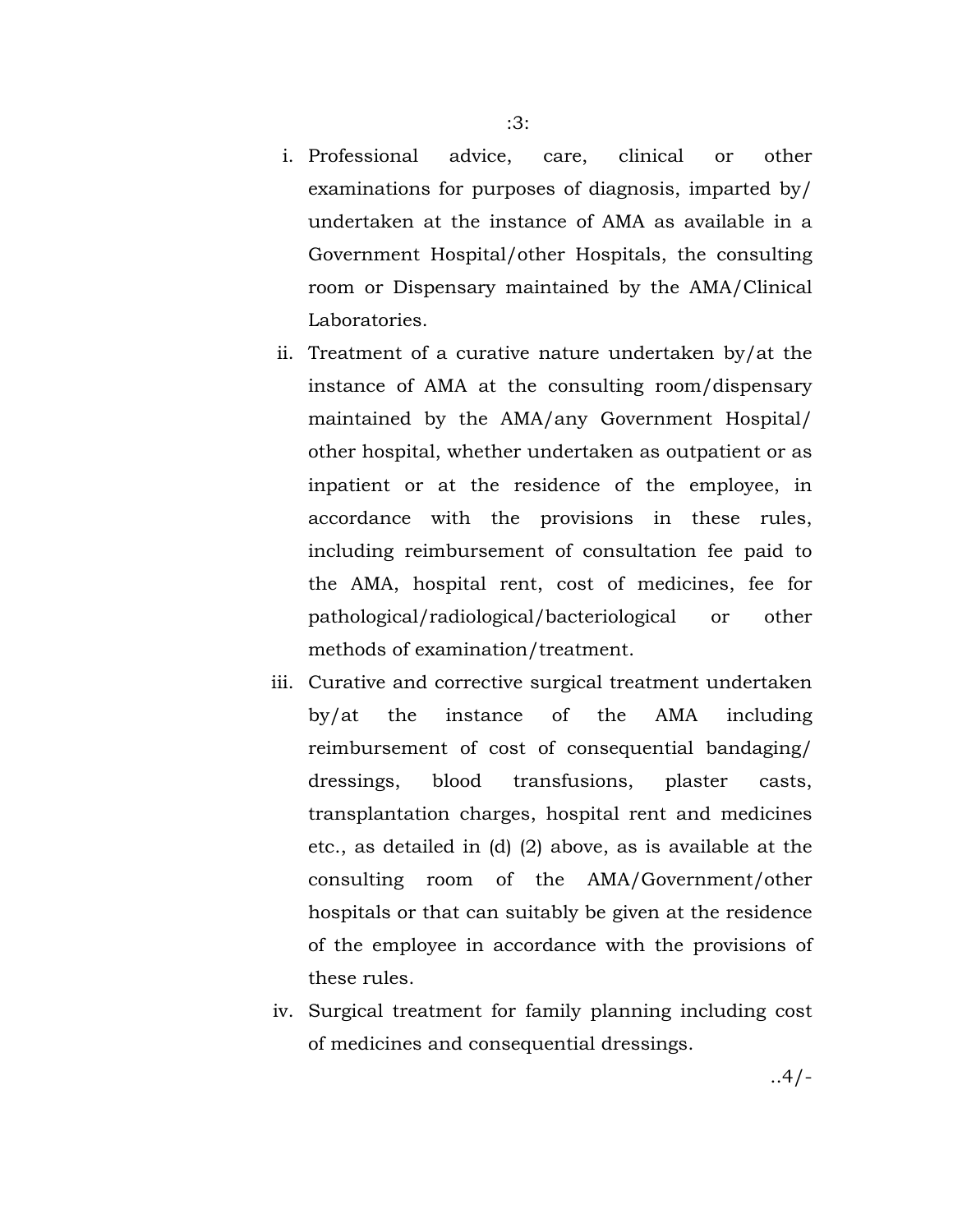- v. Consultation with specialists in Optholmology including reimbursement of consultation fee; cost of medicines and cost of spectacles prescribed by him subject to the condition that reimbursement of cost of spectacles will be allowed only once in three years and limited to Rs. 150/- on each occasion.
- vi. Consultation with Dental Surgeons including reimbursement of consultation fee, cost of medicines, extraction of teeth and corrective/curative surgical treatment, including cost of replacement of denture/ fillings undertaken by/ at his instruction, but does not include cost of braces.
- vii. Consultation with Specialist in ENT including reimbursement of consultation fee, cost of medicines and hearing aids, prescribed by him subject to the condition that cost of hearing aid shall be reimbursed upto a maximum of Rs. 500/- once in every 3 years only.
- viii. In respect of female employees/spouses of male employees, consultation with Gynecologists, including reimbursement of cost of consultation fee, cost of medicines prescribed for pre-natal/post natal treatment; surgical/delivery expenses, charges for medical termination of pregnancy, hospital rent and other incidental charges, as certified by the AMA/Specialist.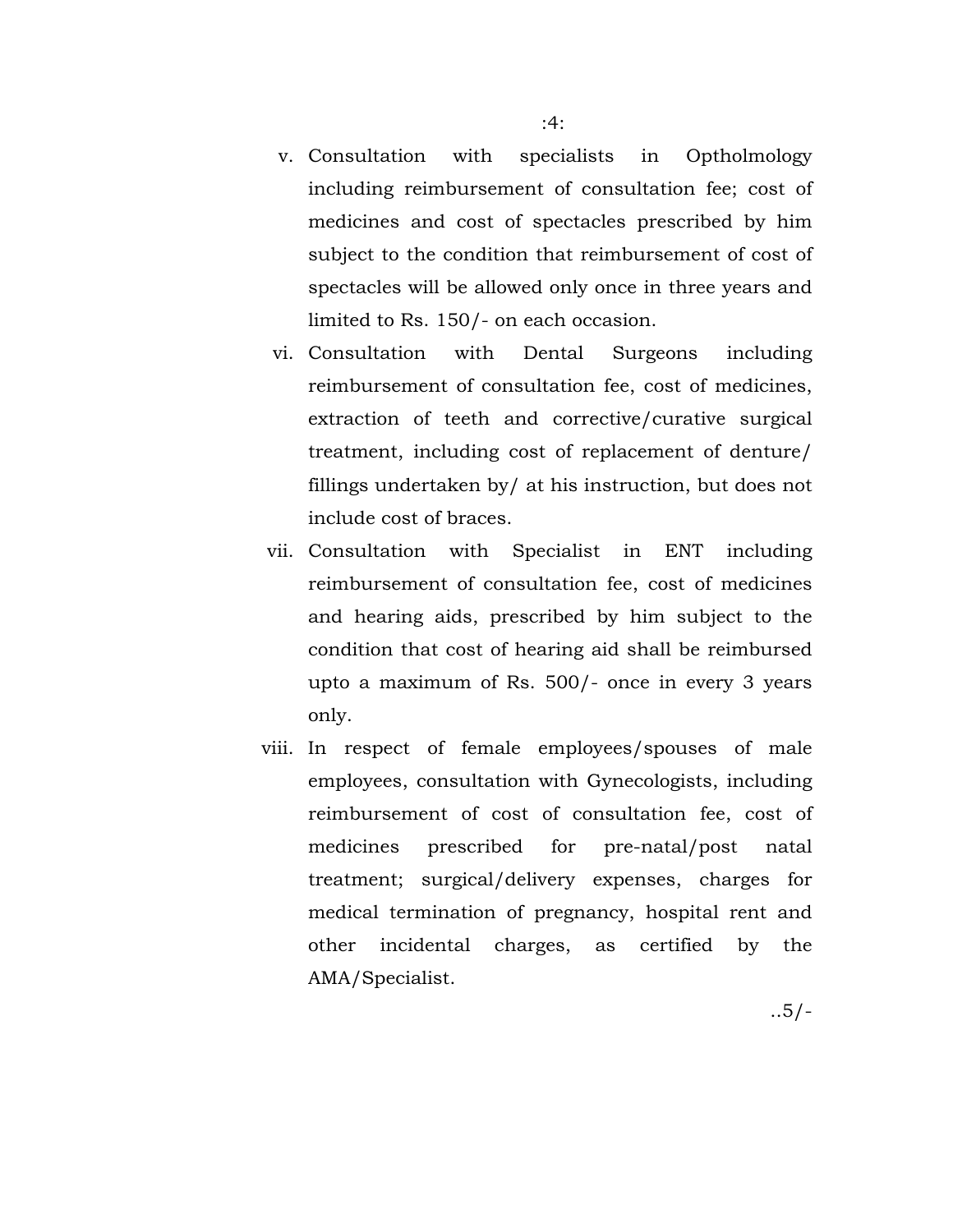- e. Medical attendance for purposes of Ayurvedic and Homeopathic treatment shall cover only cost of medicines prescribed and professional services like massaging rendered by the AMA and shall be reimbursed against cash bills. No consultation fee shall be reimbursed in case of outpatient, treatment. However, in the case of inpatient, treatment in Government Ayurvedic/Homoeopathic hospitals and such private/other hospitals as are specifically approved by Chairman/Managing Director for the purpose of these rules, hospital rent and other charges shall be reimbursed.
- 5. Reimbursement of cost of medicines

In terms of the provisions in Rule  $(d)$  &  $(c)$  the corporation shall reimburse the cost of medicines, injections, sera, vaccines etc., and charges for administering the same, if any, as are required for the treatment of the employee and the members of the family subject to the condition that no reimbursement will be made in respect of primary food, toilet preparations and disinfectants.

6. Reimbursement of cost of consultation fee

The Corporation shall reimburse under Rule 4 (d) actual consultation fees paid to the AMA/Specialist, against cash receipts issued subject to the condition that the maximum amount payable for each consultation shall be limited to the following.

> I. For consultation with AMAs, in the Grades of Tutiors/Asst. Surgeons/Asst. Professors/Civil Surgeon Grade II in Govt./ Medical College Hospitals. :Rs. 25/-

> > ..6/-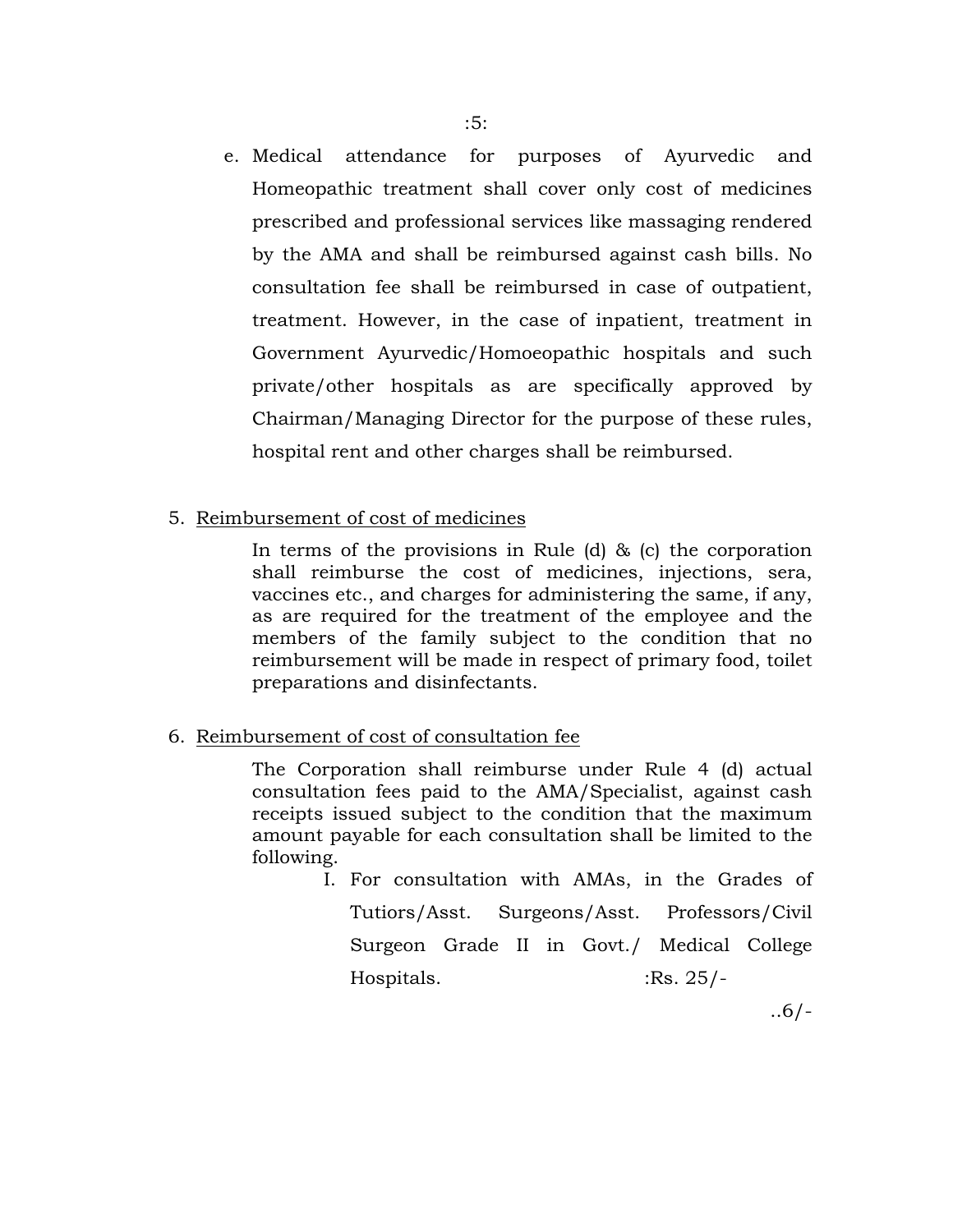independently irrespective of status : Rs. 25/-

III. For consultation with AMAs in the Grade of Civil Surgeon Grade-I, Associate Professors and above in Govt./Medical College Hospitals : Rs. 50/-

# 7. Reimbursement of cost of spectacles, hearing aids & Dentures

The reimbursement of cost of spectacles, hearing aids and dentures in terms of and subject to Rules 4 (d), 5, 6 and 7 shall be allowed only to the employees and not to their family members.

# 8. Reimbursement of cost of inpatient treatment

If the AMA/Specialist considers it necessary for any employees to have inpatient treatment, whether it be in a Government Hospital/ other Hospital/Nursing Home, the cost of such treatment would be reimbursed at the normal rates applicable to the institution

# 9. Medical Attendance at residence

Employees in the Executive/Managerial Grades and their families are entitled to medical attendance at their residence by the Medical Officer of the Company/AMA's/Specialists. In the case of other categories of employees, they are entitled to medical attendance at their residence only if the Medical Officer/AMA considers that the condition of the patient is serious that his/her removal from residence to the consulting room of the AMA/ Hospital is likely to cause serious deterioration in his/her condition.

..7/-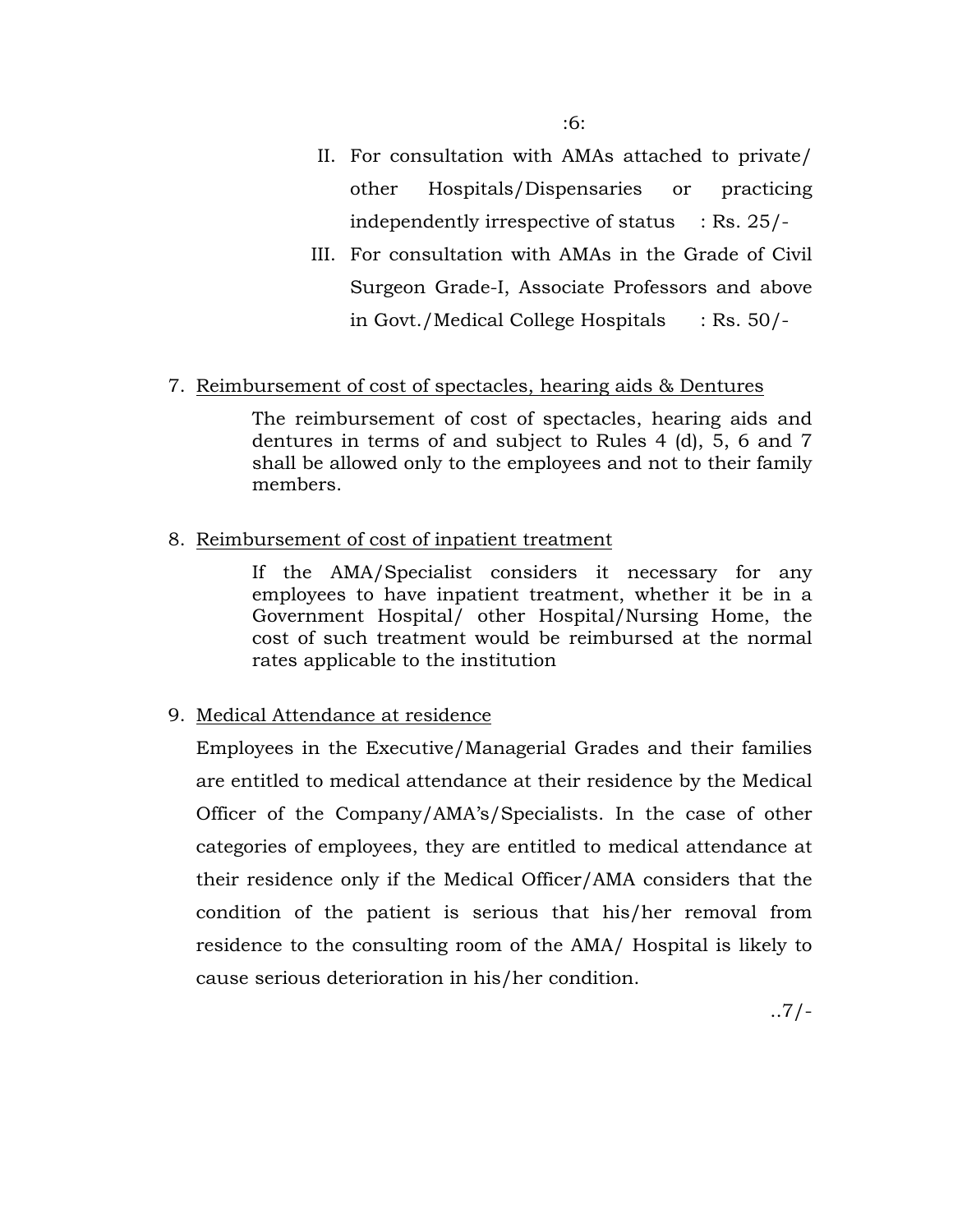- 10. Medical treatment in respect of employees deputed for training abroad/tour abroad and their families
	- a. Employees who are deputed for training abroad/tour abroad will continue to be governed by these rules, and expenses incurred, if any, on medical attendance, shall be reimbursed in India under those rules, unless their terms of training/ posting abroad provide otherwise.
	- b. Families of employees referred to 'A' above, who do not accompany the employee abroad, shall also be entitled to reimbursement of Medical expenses incurred by them, under these rules, irrespective of their place of residence in India.

# 11. Monitory limits and Eligibility of new Recruits

Notwithstanding anything contained in the proceeding Rules, the liability of the Corporation towards reimbursement of medical expenses in regard to the employee and his/her family for a financial year shall be restricted to a maximum of one month's basic pay plus dearness allowance (including additional and/or adhoc DA where applicable). For this purpose the Basic pay plus DA applicable on the last working day of the financial year shall be reckoned.

a. Employees who join the service of the Corporation during the course of a financial year will be eligible for reimbursement of medical expenses upto a maximum of one month's basic pay plus dearness allowance irrespective of his/her date of joining.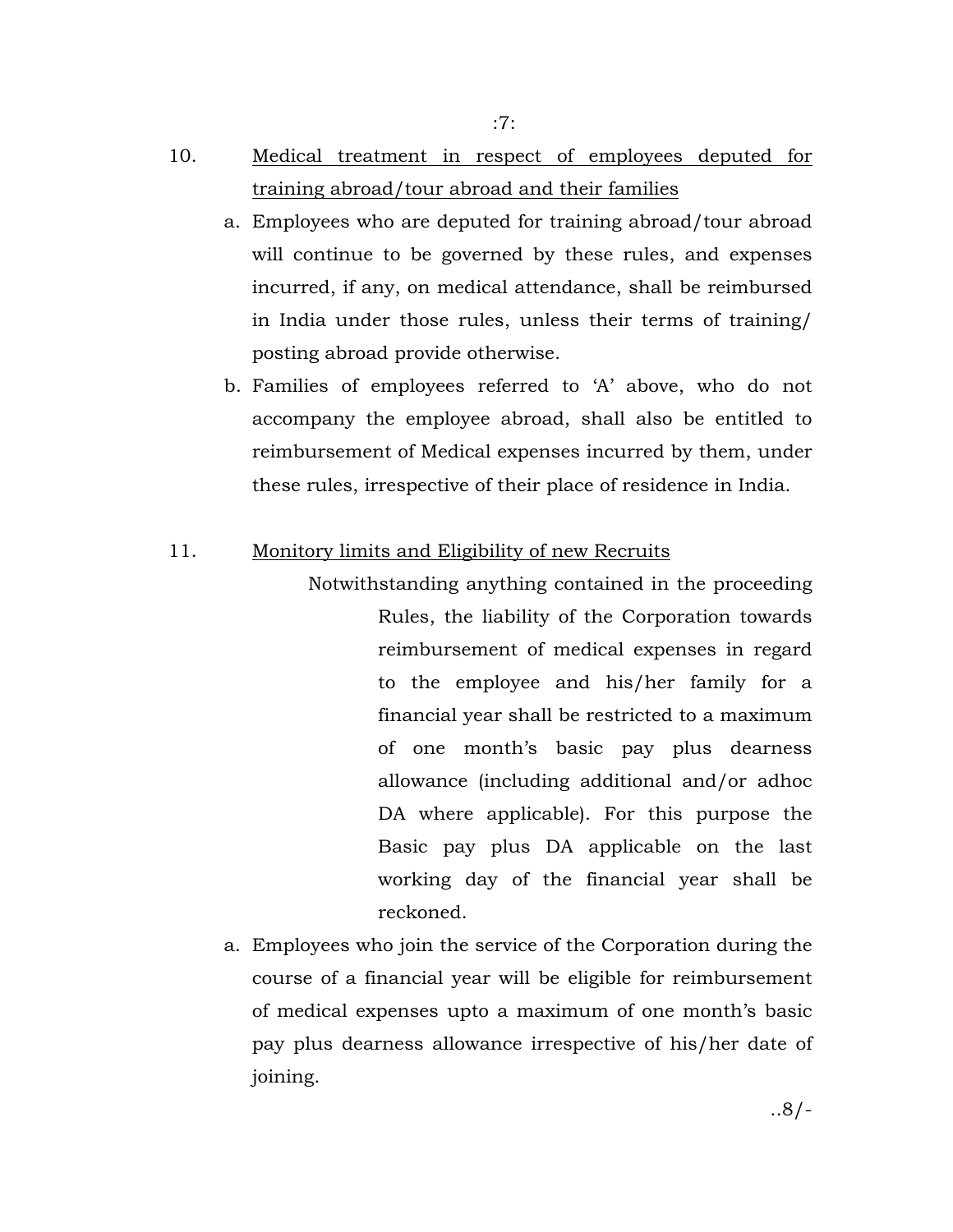b. Those employees who were initially covered under the ESI Scheme and who come out of the purview of the ESI scheme during the course of a financial year, shall have the option either to come under the Corporation's Medical Attendance Scheme or to continue in the ESI Scheme till the corresponding benefit period expires. In the event of an employee opting out of the ESI Scheme, as above, he/she shall surrender the ESI Identity Card to the Personnel/ Administration Department of Head Office/Unit concerned and shall thereafter be entitled to reimbursement of Medical expenses upto a maximum of one month's basic pay + dearness allowance, provided, however, that such reimbursement shall be allowed only on expiry of the contribution period to which he/she belongs.

# 12. Medical Advance

Normally, no advance shall be given to employees for purposes of meeting expenses in connection with medical attendance. However, in exceptional cases, the Management may sanction repayable advances as below when the employee and/or his/her family is hospitalized consequent up-on illness.

| Purpose       | Quantum of Advance | Mode of repayment    |
|---------------|--------------------|----------------------|
| Treatment of  | 1 month's wages    | 10 equal instalments |
| Employee/his/ | (Basic + DA)       | beginning from the   |
|               |                    | month of payment of  |

advance.

..9/-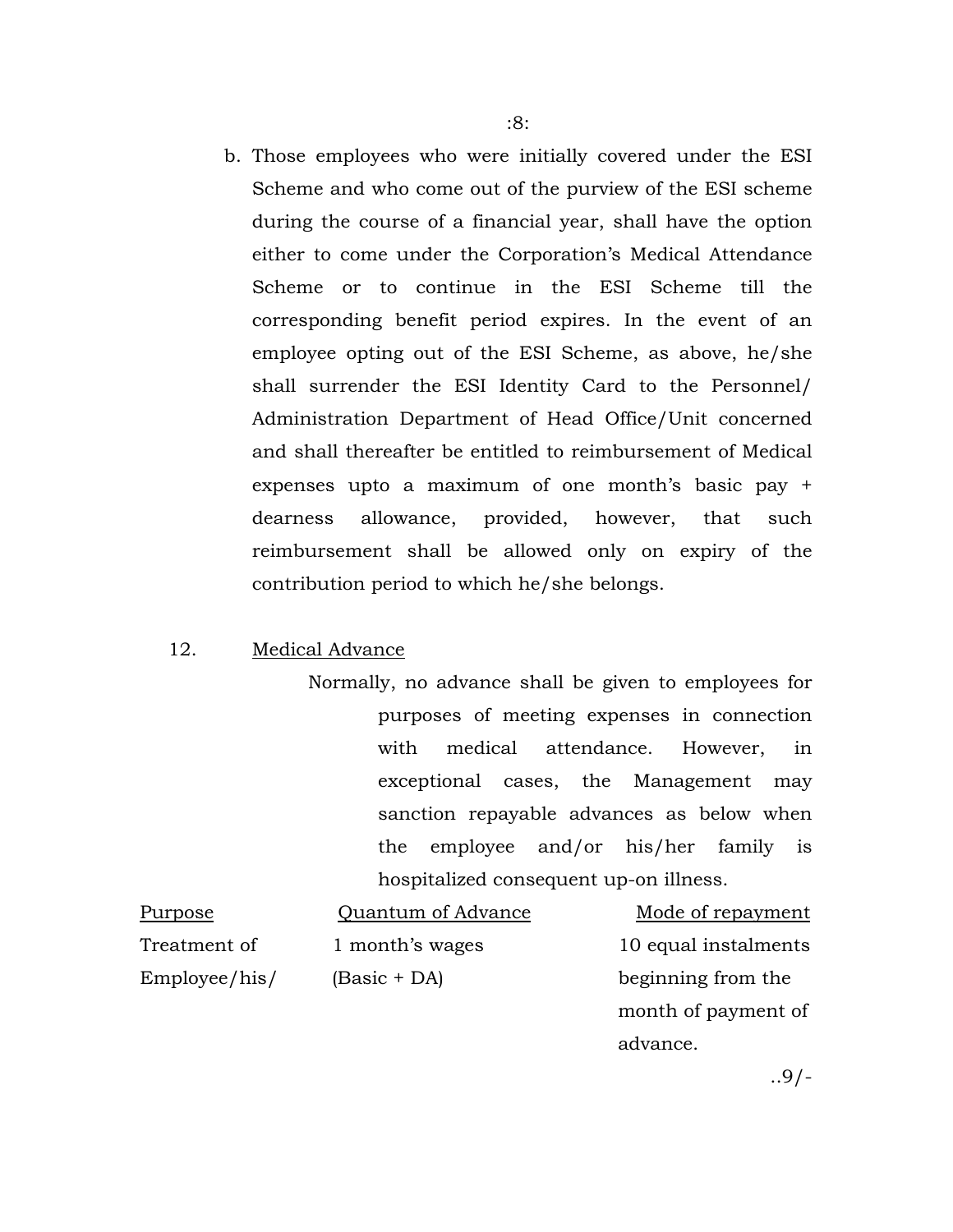Only one advance shall be sanctioned to an employee under these Rules in a financial year. A second advance shall not be sanctioned when an earlier advance sanctioned under these rules is pending repayment, such advance would be considered only on production of adequate proof of hospitalization. Where the employee/his/her family is admitted in a hospital, a certificate to that effect issued by the Medical Officer/other Authority in charge indicating, inter-alia, the expected duration of inpatient treatment should be accepted as sufficient proof.

# 13. Carry forward of unutilized balance

In cases where an employee does not avail his/her full entitlement of one month's basic pay plus DA by way of medical reimbursement during a financial year, such employee shall be allowed to carry forward the unutilized balance for a period of 2 financial years immediately following the year to which the balance relates.

# 14. Reimbursement of Medical Expenses and procedure therefore

- i) All expenses towards medical attendance shall be met by the employee in the first instance and reimbursement claimed later.
- ii) All claims for reimbursement of medical expenses shall be submitted in the prescribed form in APPENDIX-I within 3 months from the date of completion

..10/-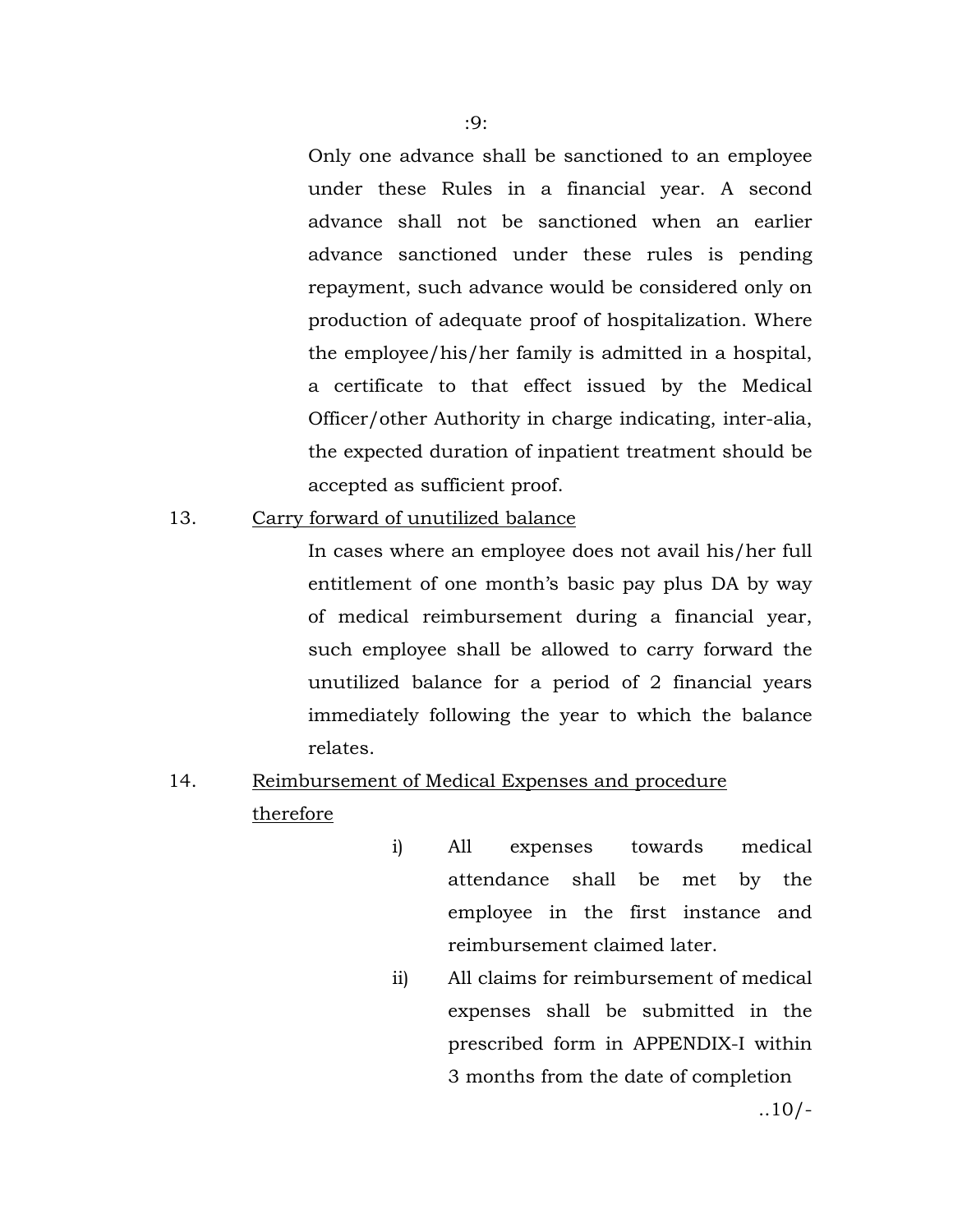of the course of treatment prescribed by the AMA. However, such claims relating to the last three months of every financial year shall be submitted within one month from the date of commencement of the succeeding financial year.

iii) All claims for reimbursement of medical expenses in respect of out patient treatment shall be supported by prescription from the AMA/Specialists, prescribing inter-alia the names and dosage of medicines, pathological and other tests etc. to be undertaken and period of treatment bills/cash memos and cash receipts etc. to be attached in support of each claim. However, in the case of inpatient treatment undertaken in any Government Hospital, bills and discharge Certificate/other receipts duly signed by the Medical officer/ other Authority in-charge shall be considered sufficient. In case of hospitalization in private/other hospitals, the claims for reimbursement shall inter-alia be supported by the hospital bills indicating details of medicines prescribed / administered, clinical or ..11/-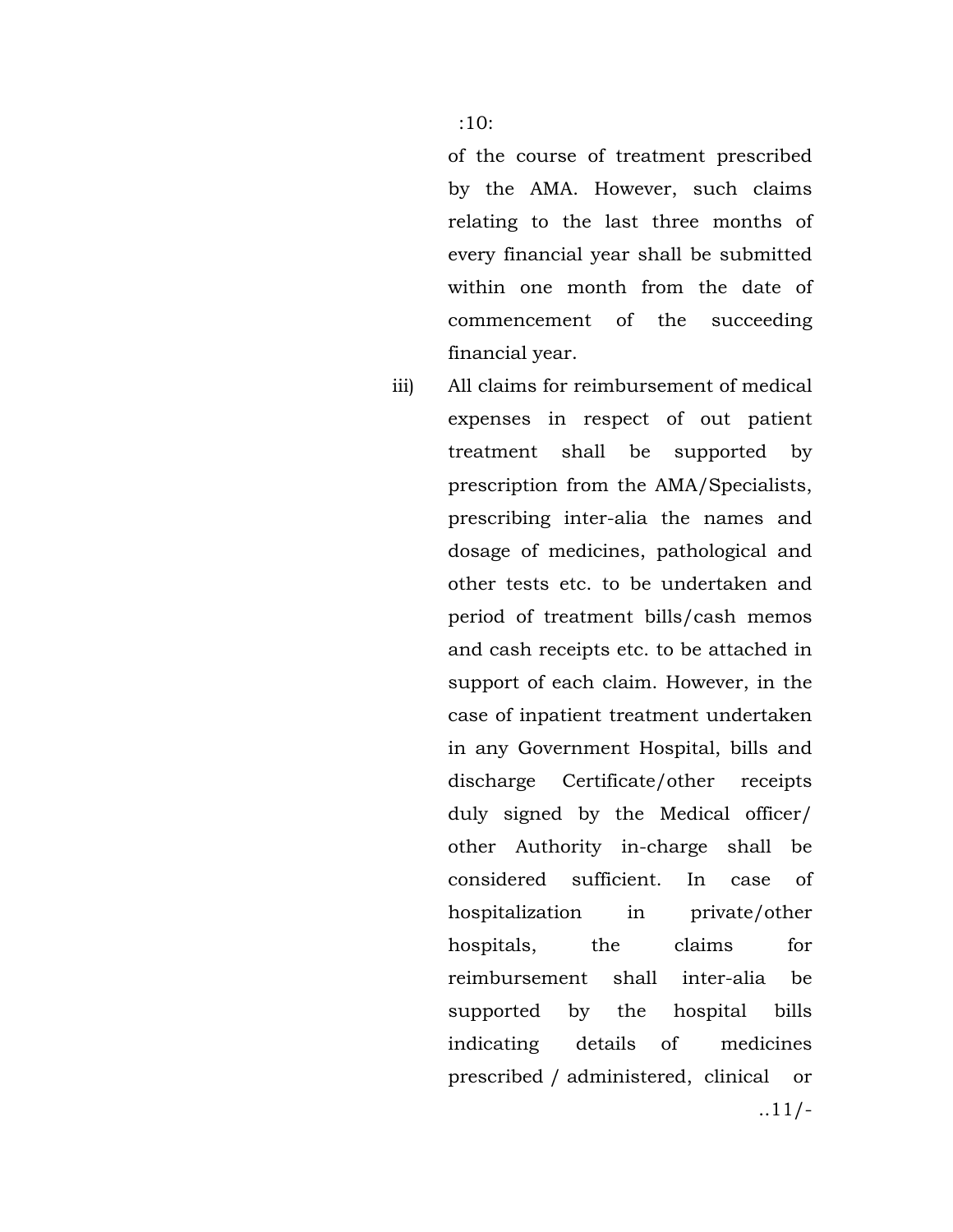other tests undertaken, rent and other expenses charged, duly certified by the medical Officer in-charge of the Hospital/Company's Medical Officer.

iv) In order to regulate the claims for reimbursement of medical expenses all Accounting divisions shall maintain a register for watching reimbursement of medical expenses as indicated in Appendix-II. Whenever an employee is transferred from one division to another a certificate as in Appendix-III shall be issued by the former division to the late in order to regulate further claims for reimbursement.

# 15. Advance utilization of succeeding year entitlements.

In cases involving, prolonged hospitalization where the employee's eligibility for reimbursement has already been utilized in full, Chairmen/Managing Director of the Corporation may sanction utilization of the immediately succeeding financial year's limit in advance.

#### 16. Power of sanction in relaxation of Rules.

In exceptional circumstances, the Chairman/ Managing Director of the Corporation may sanction reimbursement of medical expenses in relaxation of all/any of the provisions in these rules, subject to the condition that where the amount involved exceeds Rs. 5,000/- in each case, the same will be brought to the notice of the Board.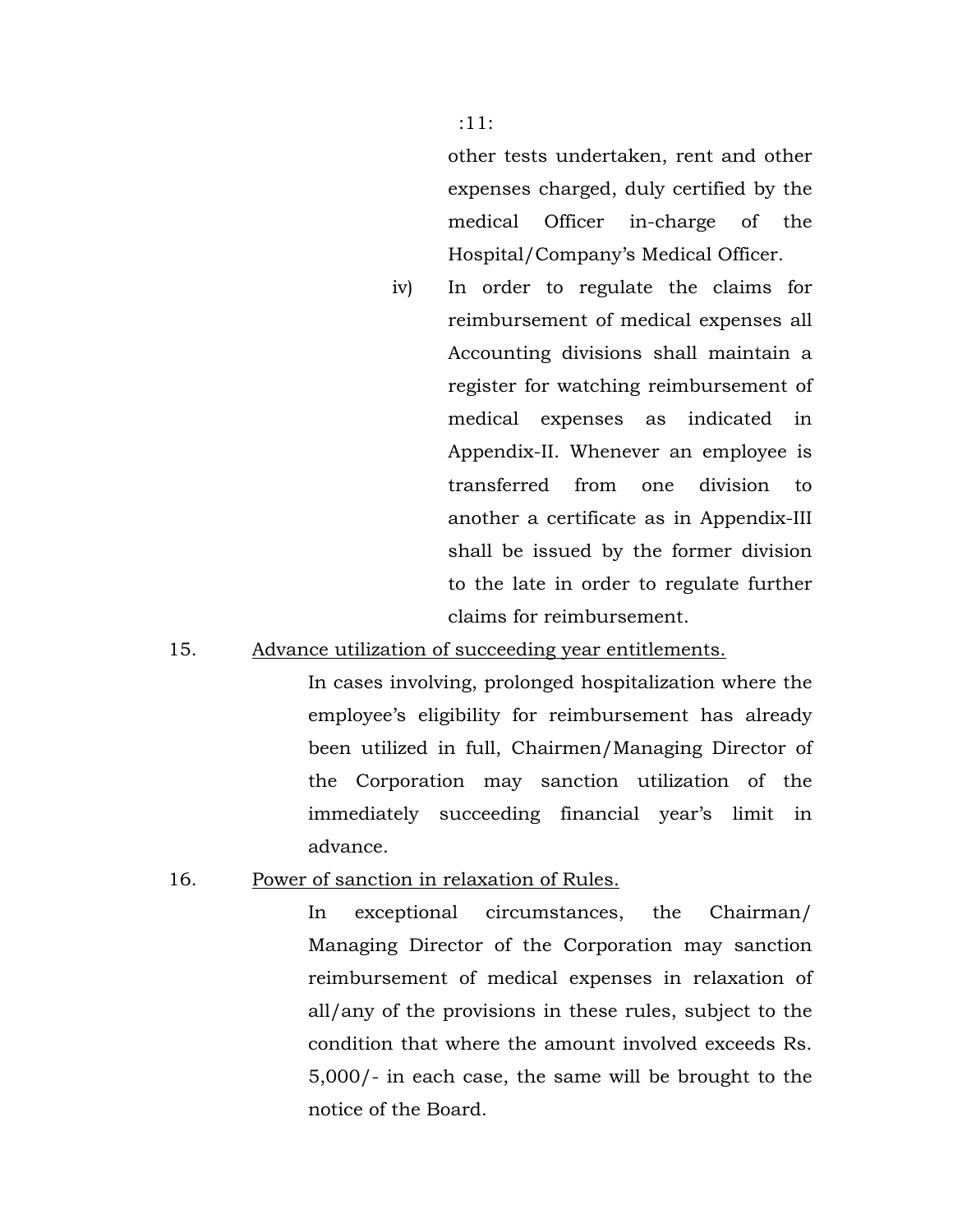# :12:

# **KERALA STATE ELECTRONICS DEVELOPMENT CORPORATION LTD.**

# **APPENDIX – II**  MEDICAL REIMBURSEMENT REGISTER

1. Name of employee **:** 2. Designation & Department **:** 3. Current Basic + DA **:** 4. Balance eligibility brought down from previous years **:** 5. Details of Spectacles & hearing aids reimbursed **:**

|        | <b>Spectacles</b> | Hearing Aids |
|--------|-------------------|--------------|
| Amount |                   |              |
| Year   |                   |              |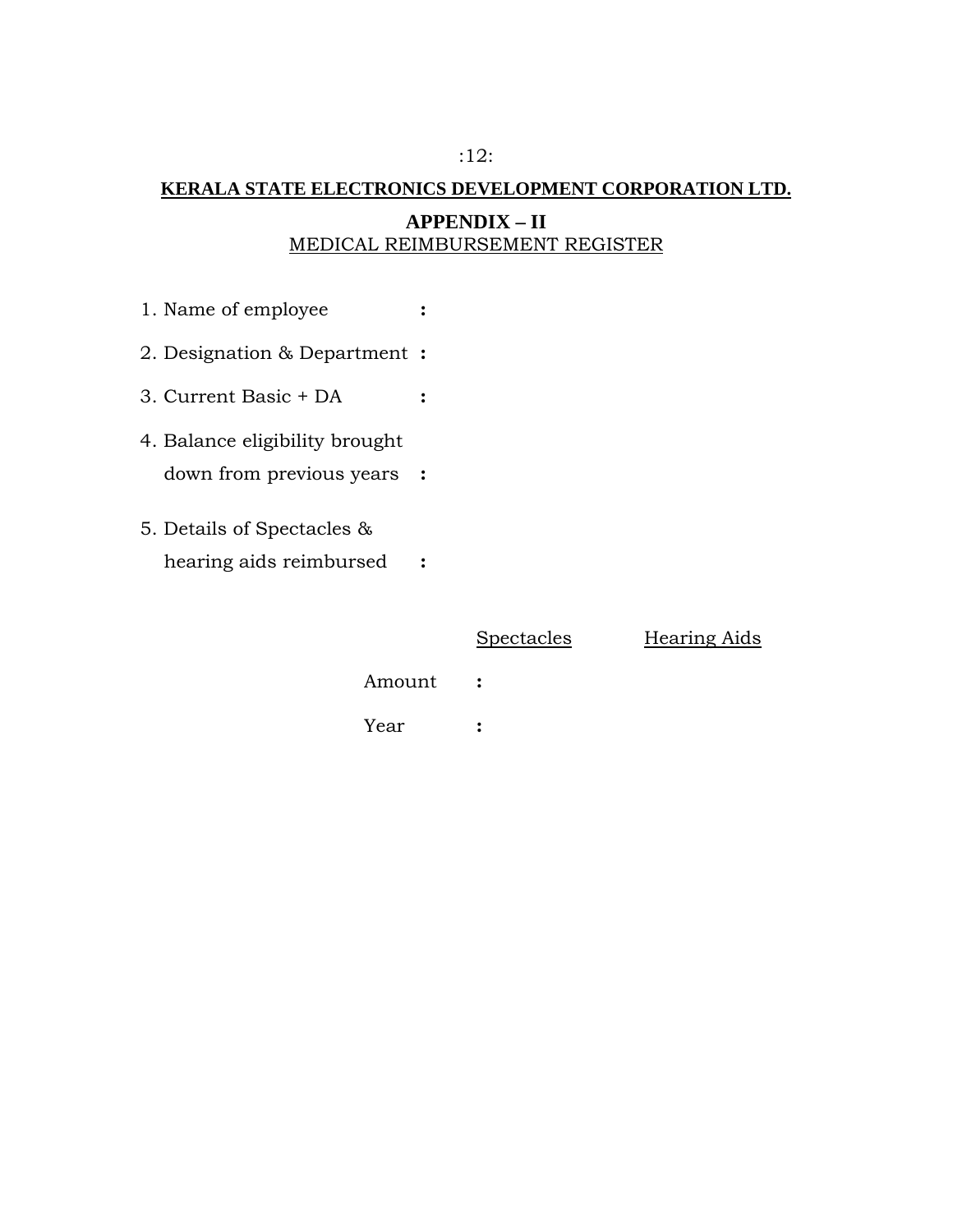# **KERALA STATE ELECTRONICS DEVELOPMENT CORPORATION LTD.**

# **APPENDIX-I**  FORM OF REIMBURSEMENT OF MEDICAL EXPENSES

| 1. Name of employee                                                                                                                                                                                                                                      |                                  |  |  |  |
|----------------------------------------------------------------------------------------------------------------------------------------------------------------------------------------------------------------------------------------------------------|----------------------------------|--|--|--|
| 2. Designation & Department                                                                                                                                                                                                                              |                                  |  |  |  |
| 3. Name of person (s) treated<br>with relation to the employee                                                                                                                                                                                           |                                  |  |  |  |
| 4. Nature of illness                                                                                                                                                                                                                                     |                                  |  |  |  |
| 5. Treated by whom                                                                                                                                                                                                                                       |                                  |  |  |  |
| 6. Nature of claim<br>Consultation fee<br>i)                                                                                                                                                                                                             |                                  |  |  |  |
| ii) Medicine                                                                                                                                                                                                                                             |                                  |  |  |  |
| iii) Hospitalization charge                                                                                                                                                                                                                              |                                  |  |  |  |
| iv) Special fee                                                                                                                                                                                                                                          |                                  |  |  |  |
| v) Any other items, if any, in regard<br>to cost of reimbursement of<br>spectacles / hearing aids. Specify<br>the financial year in which such<br>claim was last preferred                                                                               |                                  |  |  |  |
| <b>TOTAL</b>                                                                                                                                                                                                                                             |                                  |  |  |  |
| Date<br>Remarks, if any                                                                                                                                                                                                                                  | (Signature of the employee)<br>፡ |  |  |  |
| PERSONNEL DEPARTMENT<br>1. The employee is not covered under the ESI scheme.<br>2. Details of family verified with reference to declaration given by the<br>employee and found correct.<br>ASST. PERSONNEL OFFICER/MANAGER<br><b>ACCOUNTS DEPARTMENT</b> |                                  |  |  |  |

Claim passed for Rs. **……………**

ASST. ACCOUNTS OFFICER/MANAGER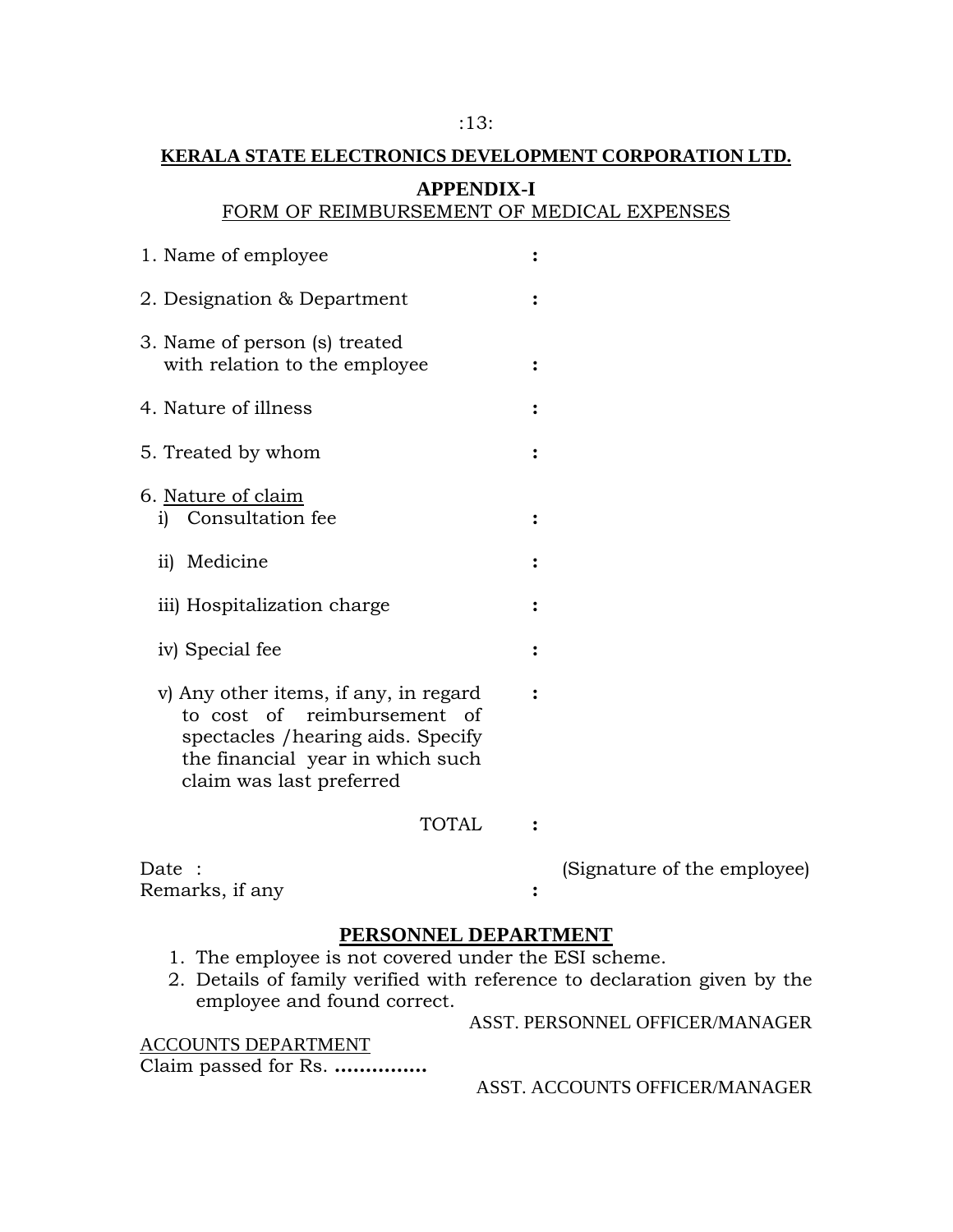#### :14: **KERALA STATE ELECTRONICS DEVELOPMENT CORPORATION LTD.**

# **APPENDIX-III**  CERTIFICATE

**……………………………………… ……………………………………… ………………………………………** 

Shri./Ms. **………………………………………………** (Designation) **…..………… ……………………………………** (Division) **………………………………………… ………………** who has been transferred from this Division, vide order No. **…………………** dated **……………………** has availed reimbursement of medical attendance, as below, while attached to the Division.

Shri./Ms. **…………………………………………………** has been relieved from this division on **……………………………** 

| Name of employee                                                                          |                            |            |            |
|-------------------------------------------------------------------------------------------|----------------------------|------------|------------|
| Quantum of basic pay + DA                                                                 |                            | Rs.        | Ps.        |
| Amount reimbursed during current<br>Financial year (ie, 1985-86)                          |                            | Rs.        | Ps.        |
| Balance                                                                                   |                            | Rs.        | Ps.        |
| Balance entitlement of the<br>previous two financial years<br>available for carry-forward | $(1984 - 85)$<br>(1983-84) | Rs.<br>Rs. | Ps.<br>Ps. |
|                                                                                           | Total                      | Rs.        | Ps.        |

Shri./Ms. **………………………………………………** has been reimbursed/ has not been reimbursed, cost of spectacles/hearing aids, as below**:**

| Cost of spectacles   |  |
|----------------------|--|
| Cost of hearing aids |  |

Financial year in which last reimbursed **:**

ASST. ACCOUNTS OFFICER/MANAGER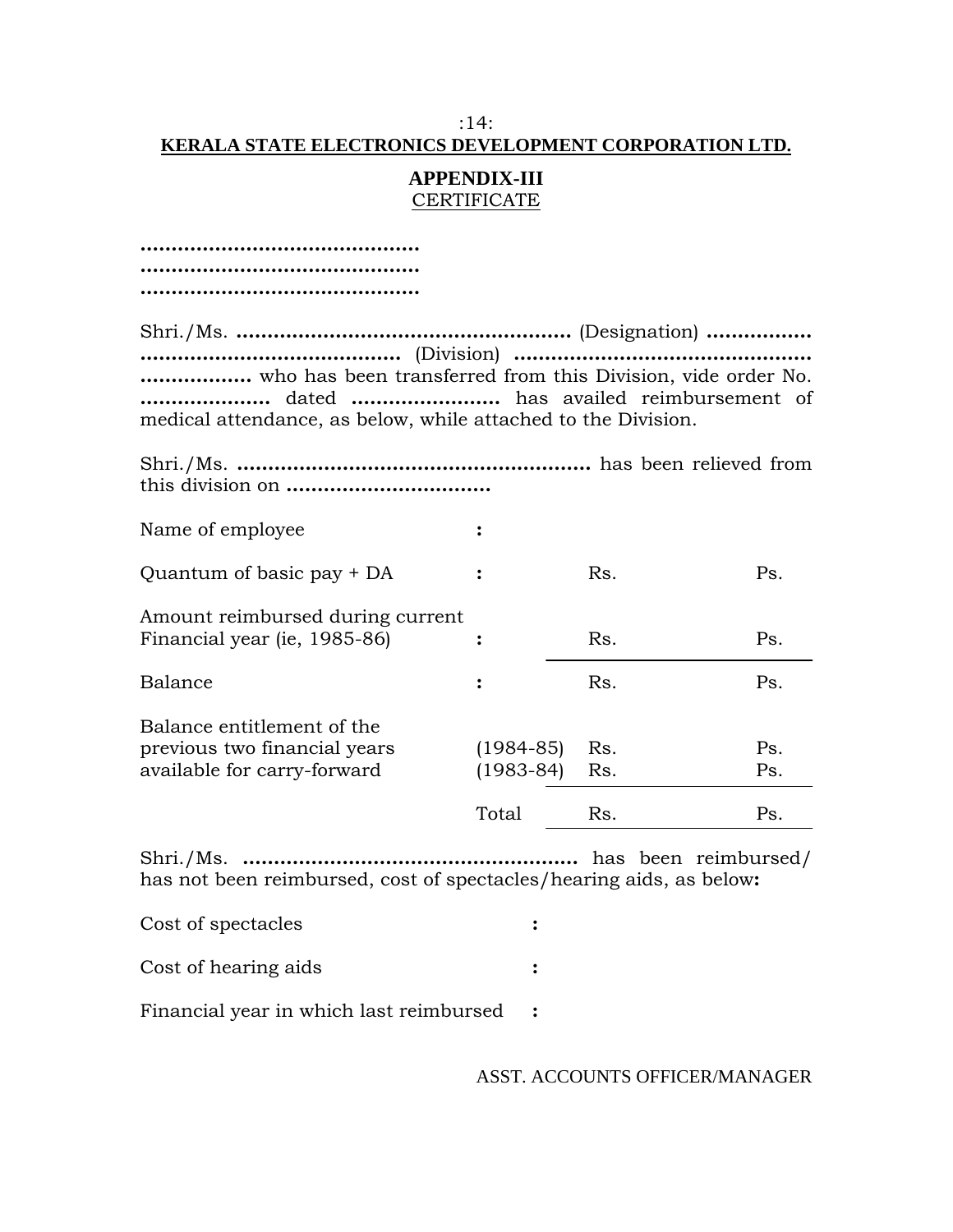# KSEDC MEDICAL ATTANDANCE RULES

#### Clarification issued

# **Rule 4 (e): -**

For purpose of inpatient treatment in private/other Ayurvedic hospitals, Aryavaidyasala (Regd.) Kottakkal, Malappuram Dist. and Vasudeva Vilasom Nursing Home, Fort, Trivandrum are approved. The heads of Divisions may send up proposals for approval of the Managing Director through Director (Personnel) details of other major private Ayurvedic/homeopathic hospitals which have facility of impatient treatment, indicating number of beds/rooms available, number of Doctors/Physicians attached to the Hospitals and other relevant information. (Ref: Accts: PC: 057-84-85:273 dated 5<sup>th</sup> November 1984).

The Rya Vaidya Chikitsalayam, Coimbatore, run by the Ayurvedic Trust of the Arya Vaidya Pharmacy (CBE) Ltd., is approved for the purpose of inpatient treatment under the Medical attendance Rules referred to above with immediate effect. (Ref: - DP/022/ dated 14.02.1986).

Rule 12:

The Authority for sanctioning medical advance under these rules shall be the Director (Personnel). All such requests may be forwarded by the Divisional heads with his recommendation to Director (Personnel) through Head Office Accounts for sanction.

#### Rule 15 & 16:

Any request for sanction under these rules shall be considered initially by the respective Divisional Heads and only ceases which deserve special consideration forwarded to Director (Personnel) through Secretary & Financial Controller for obtaining the approval of MD/Chairman. While considering requests for special sanction under Rule 16, the Divisional Heads may bear in mind that such requests are recommended inter-alia, only in cases where the employee's eligibility under Rules11, 13 and 15 have already been utilized in full.

 $.2/-$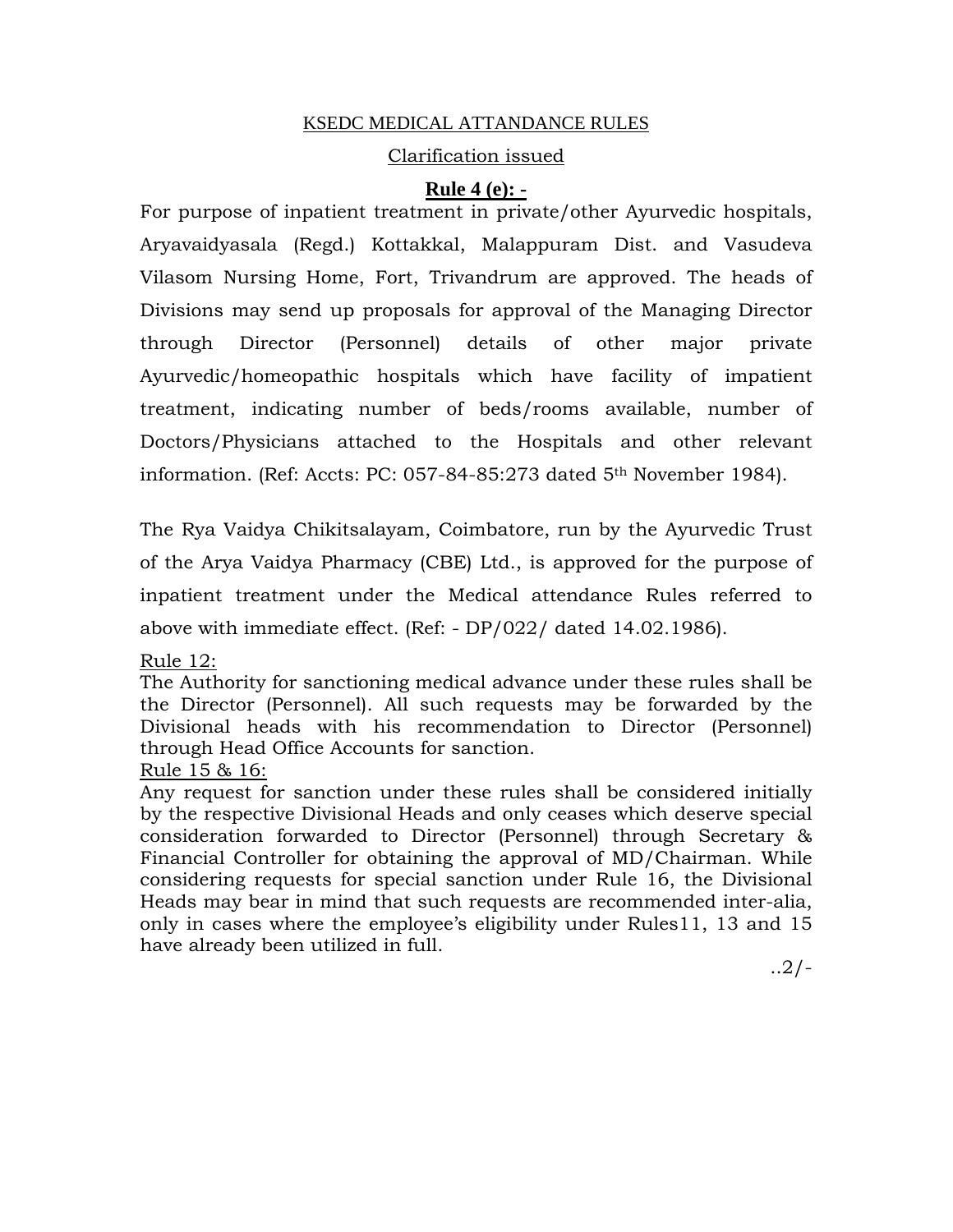1. Clarification, if any, required on matters covered by these Rules may be sought from the Director (Personnel). It may be specifically noted that powers for sanctioning reimbursement in relaxation of rules rest only with the MD/Chairman.

Ref: - ACCts: PC: 057: 84-85: 273 dated 5th November 1984.

Rule 14: (ii)

(ii)

In regard to probationers, reimbursement of medical expenses for the period of probation is admissible only on their confirmation, in service. Consequently, the time limits stipulated in these Rules for submitting such claims shall be reckoned as three months from the date of issuance of their orders of confirmation.

Rule 14: (iii)

(iv)

Care may be taken to ensure that only balance relating to the preceding two financial years are carried forward to the next financial year. For this, it is essential that the balance of each year are separately recorded in the Register as prescribed in Appendix II of the medical attendance rules.

Ref: - Accts: PC: 057: 273 dated 20.11.1984.

..3/-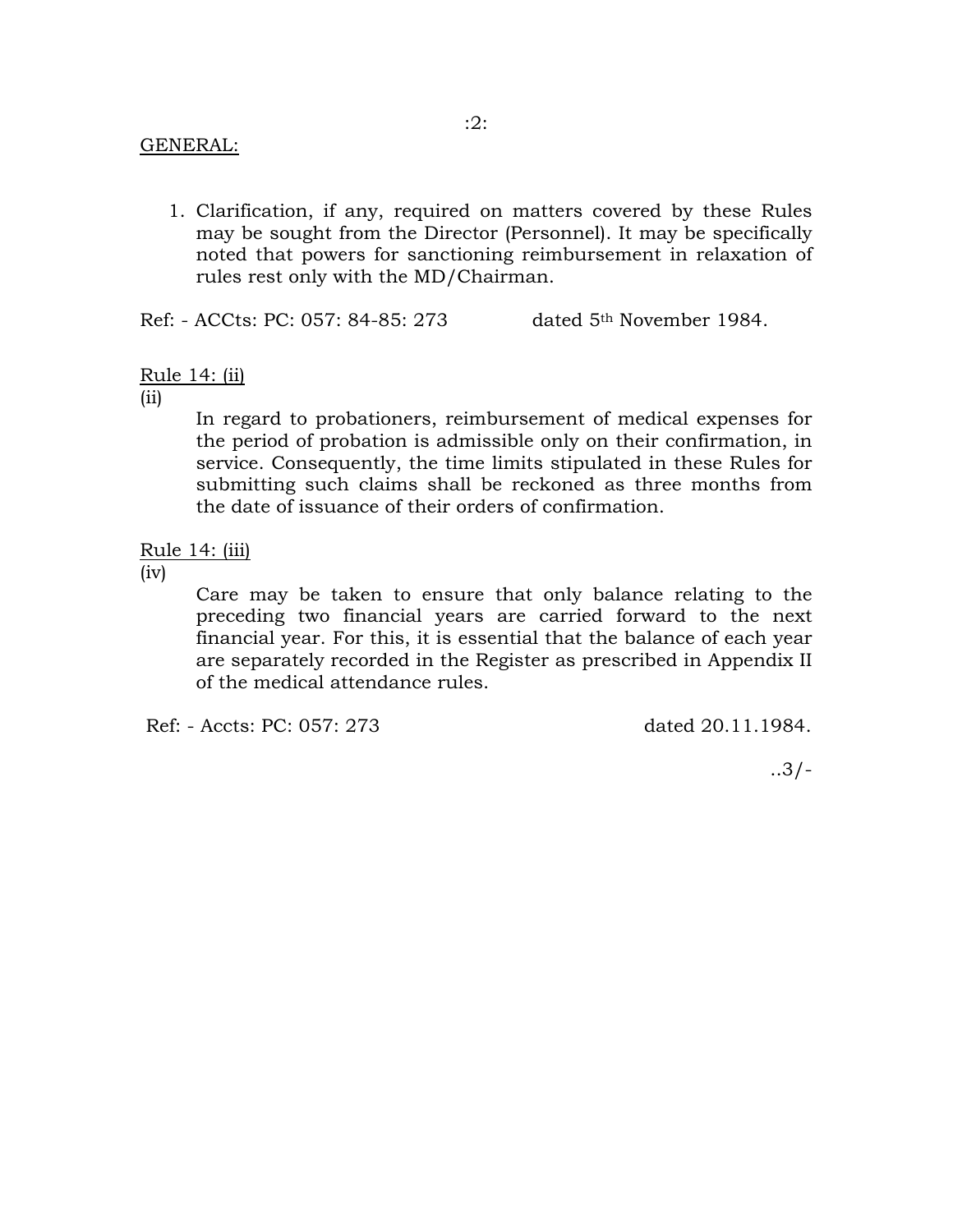In the KSEDC Medical Attendance Rules 'Family' is defined as " wife or husband as the case may be of the employee, children including adopted and step children of the employee and parents solely dependent on the employee". As clarification has been sought from certain quarters regarding the exact implication of the usage 'children', therein, it is clarified that 'Children' means.

- (1) Unmarried/widowed daughters including adopted or step daughters solely dependant on the employee.
- (2) Unemployed sons of an employee including adopted and stepsons, who are solely dependant on the employee.

It is also clarified that in case where an employee and his/her spouse are working in KSEDC and/or its subsidiary/Associate Companies, each one of item shall be entitled for reimbursement of medical expenses as per rules applicable to the Company in which he/she is employed.

Ref: DP/068 dated 4<sup>th</sup> November 1985.

..4/-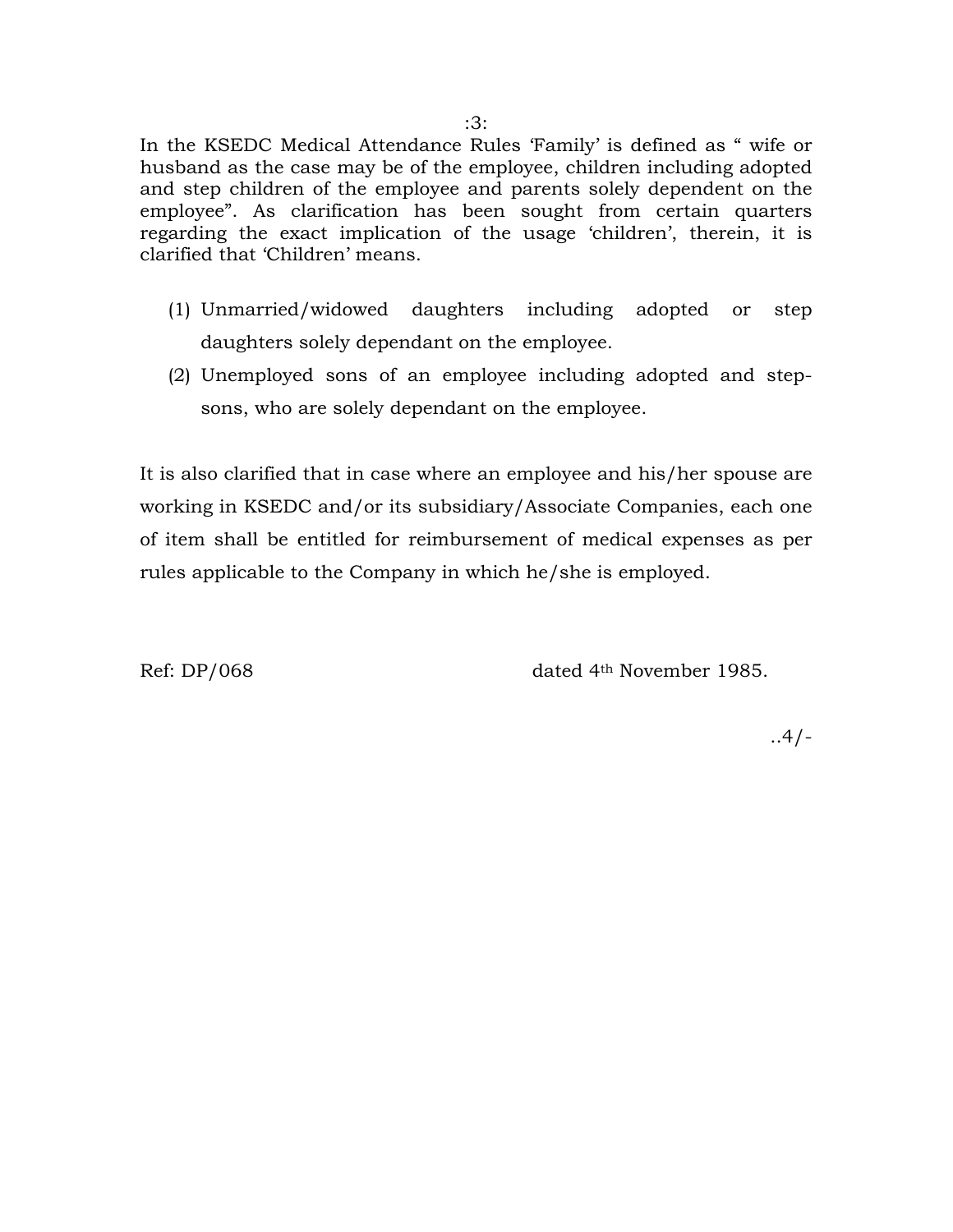#### MD's OFFICE ORDER (Issued on 10.06.85)

The revised Medical Attendance Rules have been introduced video Circular No. Accts: PC: 057: 84-85: 273 dated 05.11.1984. The revised Medical Attendance Rules provide for certain liberalization in the matter of reimbursement of medical expenditure. Nevertheless, it is found that employees still come up with requests for special sanction for one reason or the other. In order to ensure that such requests are processed with due care, the system/procedure are given below should be followed:

- 1. Under the revised Medical Attendance Rules, the medical expenditure in a year should be confined to the limit of one month's basic pay plus DA. Any amount incurred over and above this should ordinarily be met by the employees themselves.
- 2. The revised Medical Attendance Rules also provide under Clause 13 that unutilized balance can be carried forward for a period of two financial years immediately following the year to which the balance relates. This clause has been provided specifically to enable the employees to build up certain reserves which can be utilized, for taking care of medical expenditure over and above the annual limit. It obviously means that no request for special sanction should be made unless this unutilized balance, if any, id fully availed.
- 3. In rare cases where, even after availing the unutilized balance, if any, the employees are confronted with the necessity of financial help for medical treatment, they could seek advance from the succeeding year which will be adjusted against the eligible limit for the succeeding years. But it may be noted that such advance will be sanctioned only in case of prolonged hospitalization.

..5/-